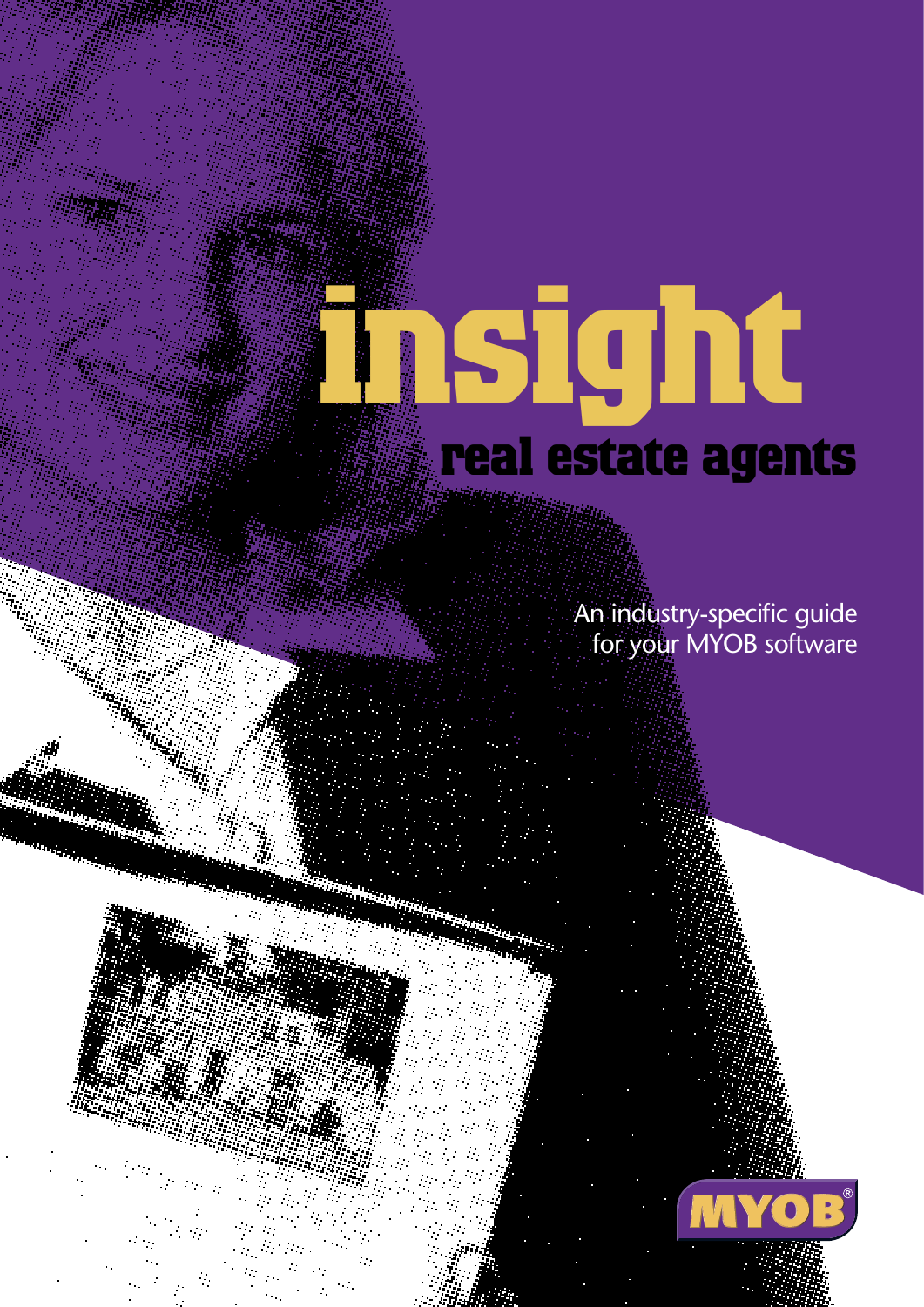# **contents**

| <b>Introduction</b>                                                    |    |  |
|------------------------------------------------------------------------|----|--|
| <b>Choosing your MYOB software</b>                                     | 4  |  |
| <b>Understanding the essentials</b>                                    | 5  |  |
| Creating your accounts list                                            | 5  |  |
| Reviewing your accounts list                                           | 5  |  |
| Checking your preferences                                              | 6  |  |
| Setting up opening balances                                            | 6  |  |
| Getting ready to go                                                    | 6  |  |
| <b>Trust accounting</b>                                                | 7  |  |
| Working in conjunction with your                                       |    |  |
| trust accounting software                                              | 7  |  |
| Tallying your MYOB software against                                    |    |  |
| your trust software                                                    | 7  |  |
| <b>Recording income</b>                                                | 8  |  |
| Receiving money                                                        | 8  |  |
| Recording sales                                                        | 8  |  |
| Recording payments against sales                                       | 9  |  |
| <b>Case study</b>                                                      | 10 |  |
| <b>Dealing with expenses</b>                                           | 11 |  |
| Recording expenses                                                     | 11 |  |
| Recording a supplier invoice                                           | 12 |  |
| Organising petty cash                                                  |    |  |
| (if you have a petty cash tin)                                         | 13 |  |
| Organising petty cash                                                  |    |  |
| (if you have a wallet full of receipts)                                | 14 |  |
| Analysing financials in more detail                                    | 15 |  |
| Setting up your income accounts                                        | 15 |  |
| Analysing profitability of property<br>management vs. sales            | 16 |  |
| Analysing the profitability of any cost<br>centre within your business | 16 |  |
| Analysing profitability of different                                   |    |  |
| divisions or locations                                                 | 17 |  |
| Analysing advertising expenses for each client                         | 18 |  |
| Riding booms and busts with budgets and<br>cashflows                   | 18 |  |

| 20       |
|----------|
| 20       |
| 21       |
| 21       |
| 21       |
| 23       |
| 24       |
| 24<br>25 |
|          |

In creating this document, MYOB gratefully acknowledges use of material from Making the Most of MYOB business software, 6th edition, by Veechi Curtis, published by Woodslane Pty Ltd, 2004.

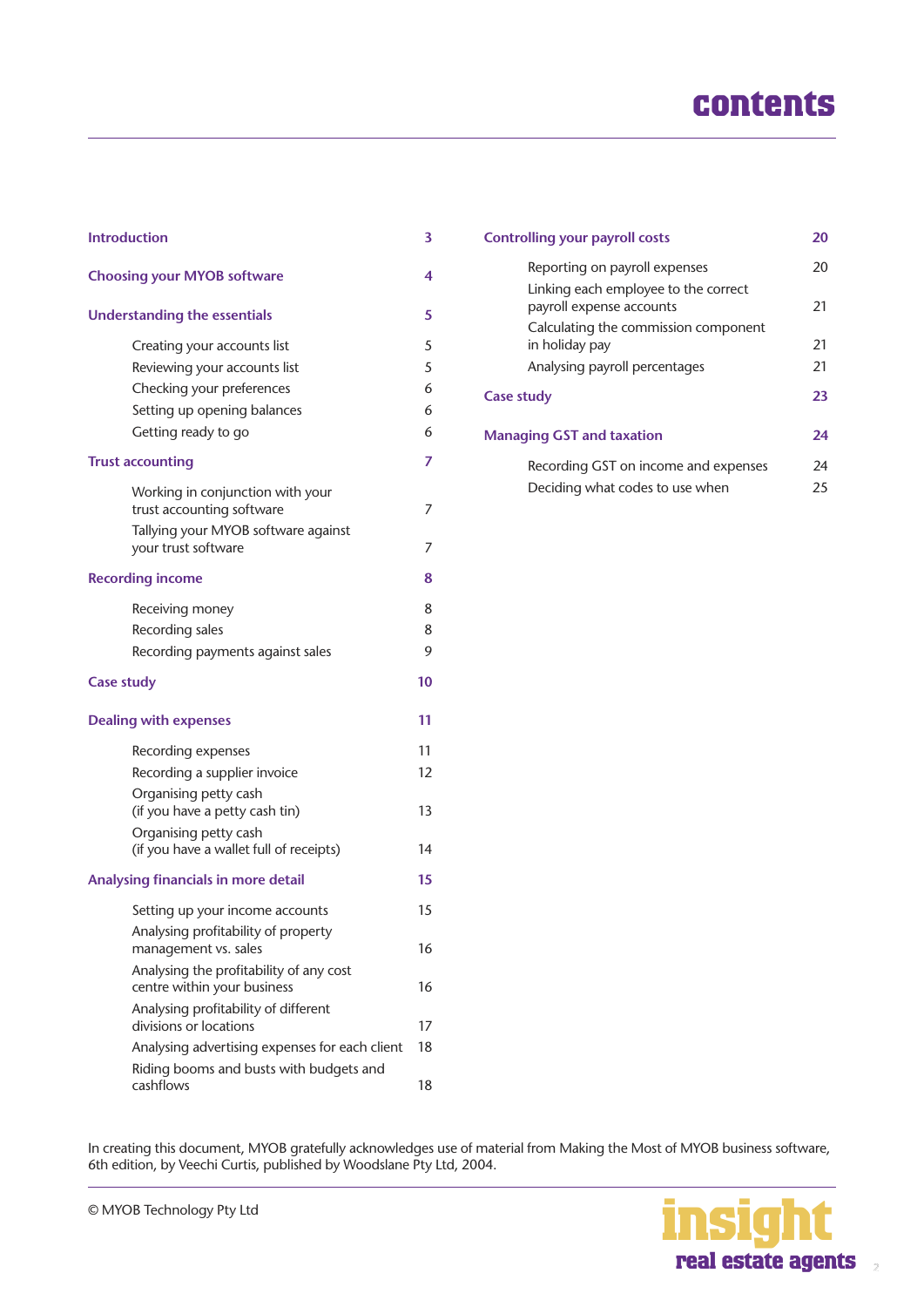# **Introduction**

<span id="page-2-0"></span>MYOB's range of accounting software provides the perfect tool for managing the finances of your real estate business. Working in partnership with your trust accounting systems, MYOB software is the central engine-room where all the information is pulled together to produce vital Profit & Loss reports, Business Activity Statements and much more.

This guide explores how best to use MYOB software in conjunction with your trust accounting. You'll find out how to produce accurate monthly financial reports, how to analyse the profitability of your property management division as opposed to your property sales division, how to keep control of wages and commission expenses, and much more.

This guide is relevant for all real estate agents, from small independent operators to large franchisees, providing practical advice specifically for your industry. Along the way, you'll come across case studies where you can read about how other agencies work with MYOB software in real-life. Our hope is that by working with this guide, you'll be able to generate all the information you need to run your business successfully.

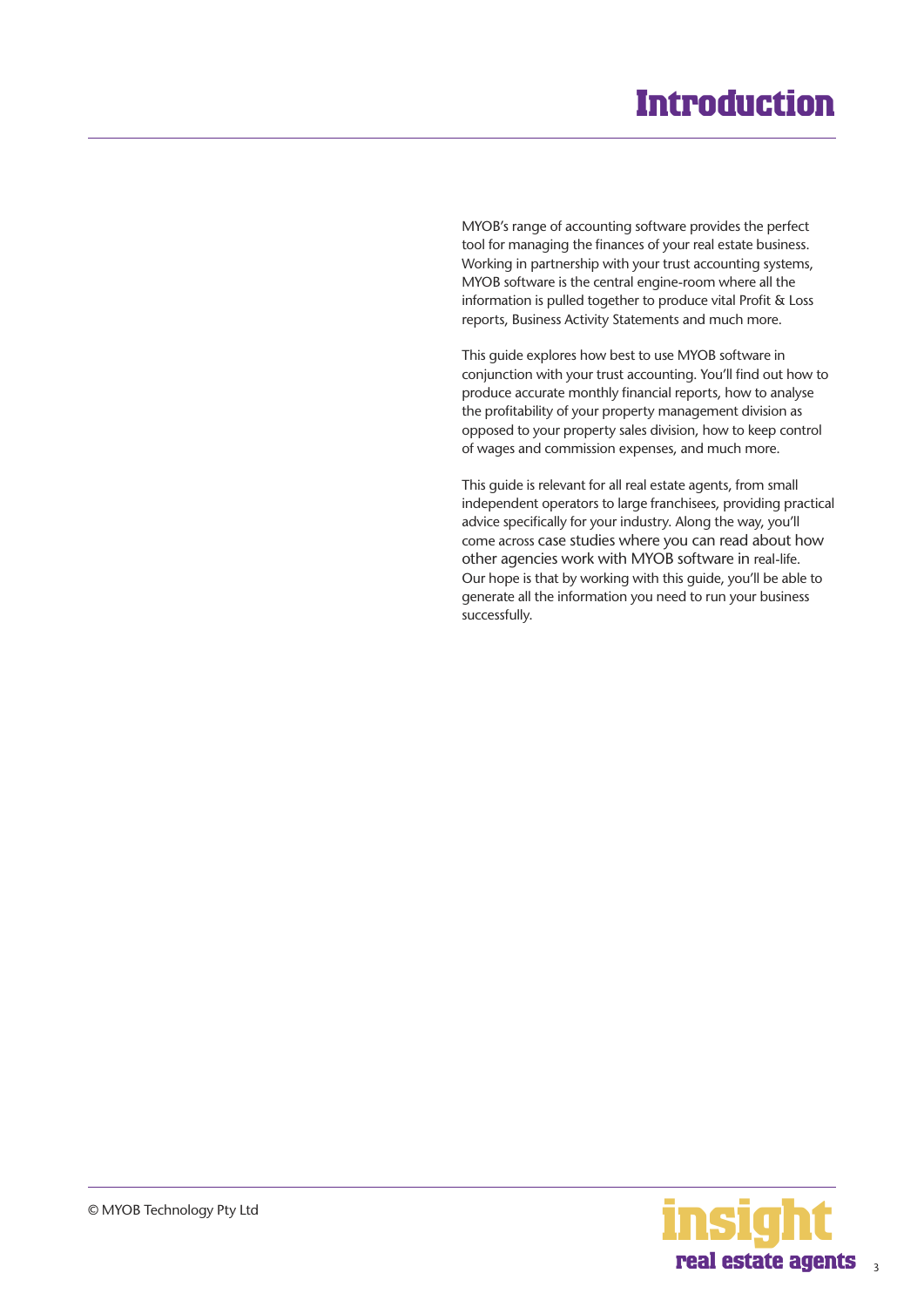# <span id="page-3-0"></span>**Choosing your MYOB software**

For very small agencies, either MYOB BusinessBasics (for Windows) or MYOB FirstEdge (for Macs) provide a perfect starting point. However, if you need advanced financial reports or a system for recording outstanding supplier accounts, then MYOB Accounting is your best bet.

For agencies with three employees or more then MYOB Accounting Plus is perfect, as it comes complete with fullyintegrated payroll. For larger agencies where more than one person needs access to your financial information at any one time, MYOB Premier (for Windows) or MYOB AccountEdge (for Macs) provide the most suitable solution as these versions provide multi-user capability.

Whichever product you choose, if you want to upgrade to another product that's 'further up the family tree', you can do so at any time. You don't need to buy the new software from scratch; you simply pay an upgrade price.

For more information about these MYOB products, visit **www.myob.com.au/products/** .

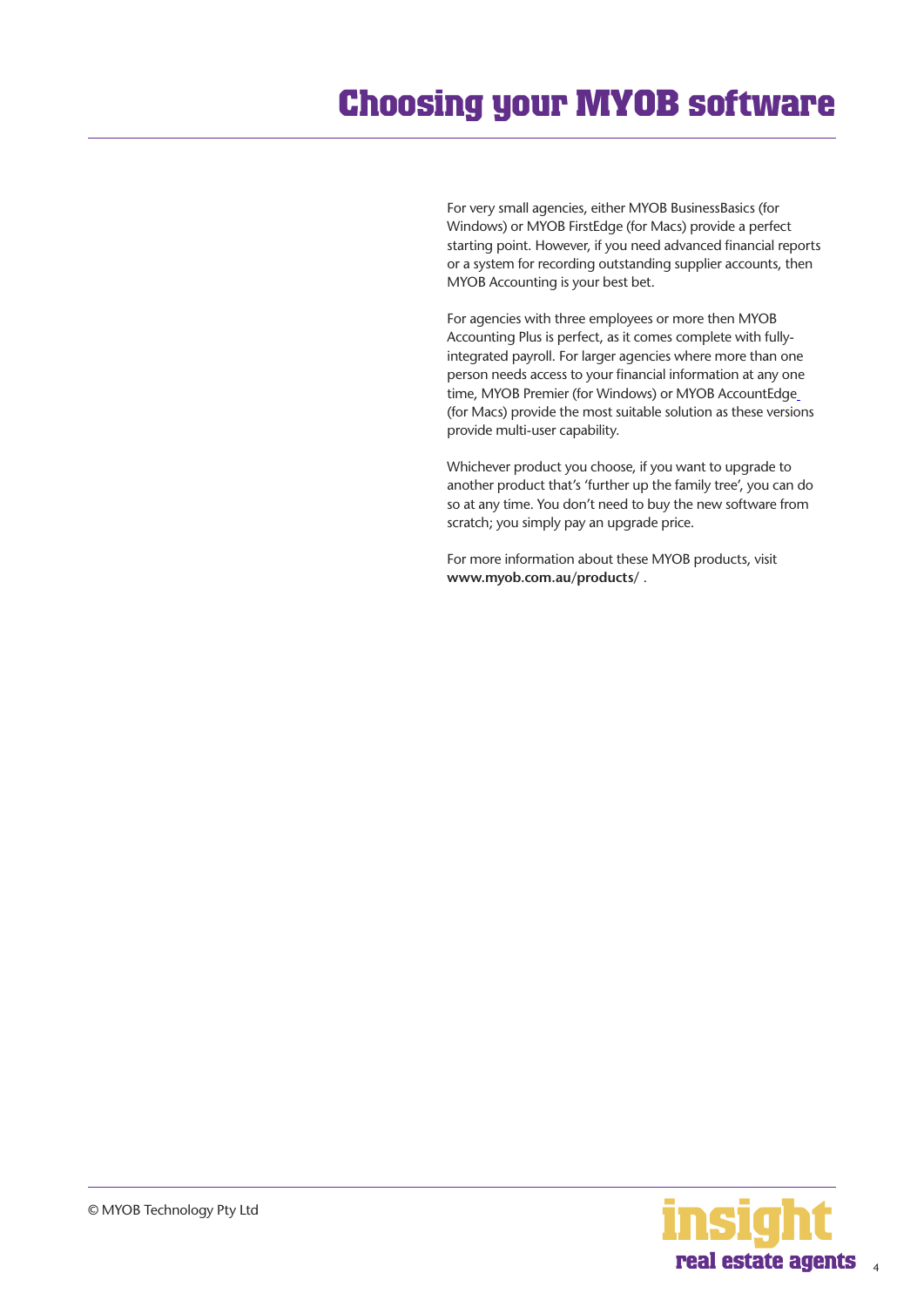<span id="page-4-0"></span>The following five steps are a brief guide to getting started, highlighting important information specific to real estate agencies.

## **Creating your accounts list**

When you create the company file for your business, the New Company File Assistant asks you to Build Your Accounts List, giving you the option of starting with a standard list. Select All as your Industry Classification and then pick Real Estate Agency from the Type of Business list. Any of these templates provide sample lists of accounts and are a good starting point. Don't worry if you can't find an accounts list that is perfect – later on, you can add, change or delete as many accounts as you like.

## **Reviewing your accounts list**

Before entering your opening balances, you need to customise your accounts list so that it's relevant to you. For real estate agencies, this process is absolutely crucial in order to ensure the relevance of reporting information that you'll generate further down the track. The table below gives some indications about each account category and what it means. However, for more detail on designing your accounts, refer also to *[Setting up your](#page-14-0)  [accounts list on page 15,](#page-14-0)* later in this guide.

Your accounts list is a list of categories to which you allocate all transactions. There are eight major account categories (or, for MYOB BusinessBasics and FirstEdge, there are six categories).

| <b>Account Category</b> | <b>What it means</b>                                                                                                                                                                                                                                                           |
|-------------------------|--------------------------------------------------------------------------------------------------------------------------------------------------------------------------------------------------------------------------------------------------------------------------------|
| Assets                  | Things you own, or that people owe you. Includes bank<br>accounts, outstanding fees and new equipment.<br>Asset account numbers start with 1.                                                                                                                                  |
| Liabilities             | What you owe to other people. Includes loans, taxes payable,<br>security deposits held and outstanding supplier accounts.<br>Liability account numbers start with 2.                                                                                                           |
| Equity                  | This is the profit or loss that your business has made since its<br>inception. Examples of equity accounts include retained profits,<br>partners' drawings, or capital contributions.<br>Equity account numbers start with 3.                                                  |
| Income                  | Money in! Includes commissions from sales, commissions from<br>rentals and income from valuations.<br>Income account numbers start with 4.                                                                                                                                     |
| Cost of sales           | Cost of sales are any direct costs of running your agency,<br>sometimes also called variable costs. These include advertising,<br>commission, franchise fees and signage.<br>Cost of sales account numbers start with 5.                                                       |
| Expenses                | Overheads. The day-to-day running costs of your business. Includes<br>electricity, repairs, telephone, wages on retainer, and so on.<br>Expense account numbers start with 6.                                                                                                  |
| Other Income            | Extraordinary income that is not part of normal operations. Could<br>include compensation income, capital gains or interest income.<br>Other Income account numbers start with 8. This account category<br>is not available in MYOB BusinessBasics or MYOB FirstEdge.          |
| <b>Other Expenses</b>   | Extraordinary expenses that are not part of normal operations.<br>Could include lawsuit expenses, capital losses, or fire damage costs.<br>Other Expenses account numbers start with 9. This account<br>category is not available in MYOB BusinessBasics or MYOB<br>FirstEdge. |

5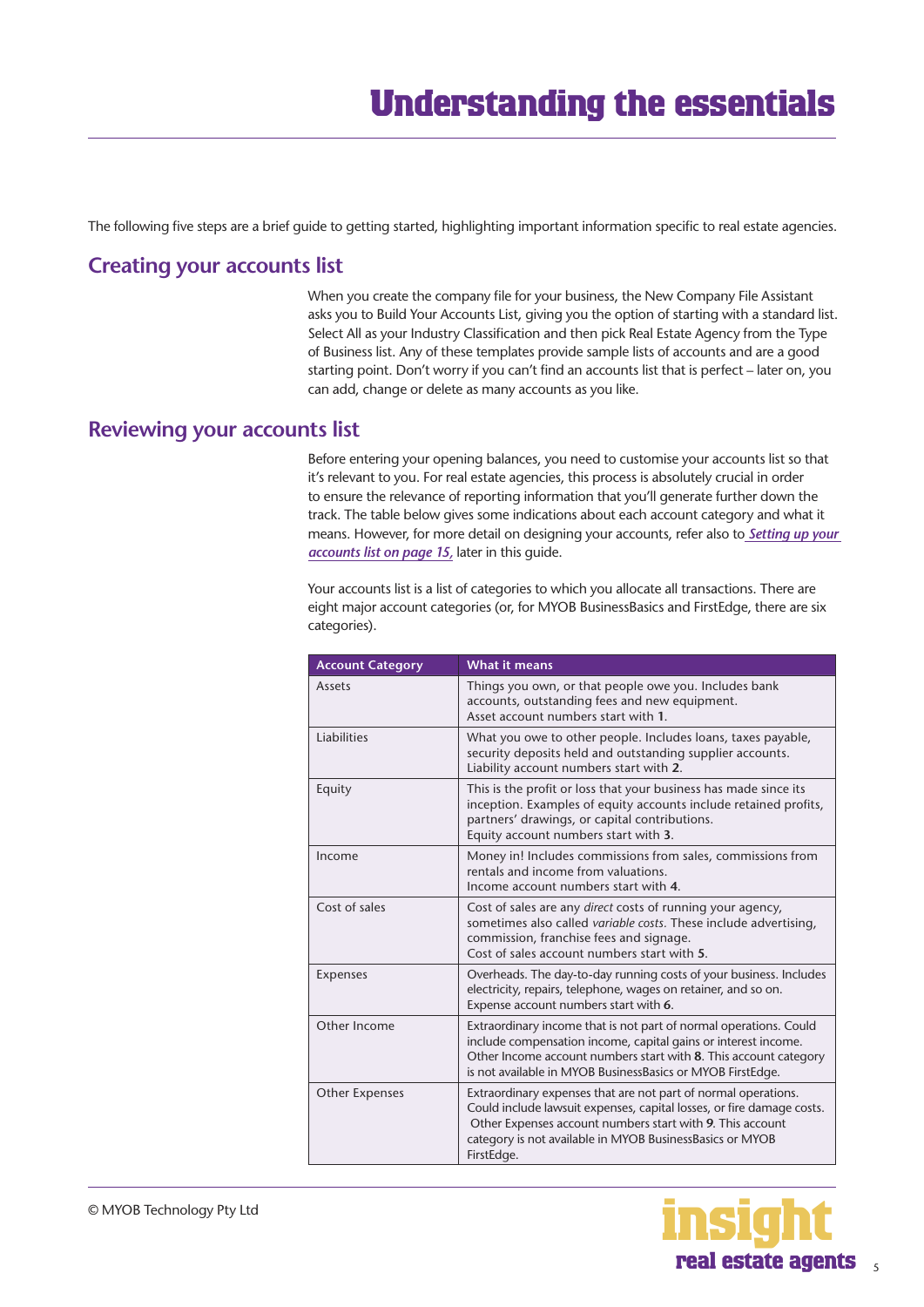## <span id="page-5-0"></span>**Checking your preferences**

You can customise all MYOB software so that it works for your business the way you want it to. You can do everything from changing the appearance of your windows, to automatically requesting a backup prompt each time you quit the program. It all happens via the Preferences window.

To review your preferences, go to the Setup menu, choose Preferences and then explore the System, Windows, Reports & Forms, Banking, Sales, Purchases and Security tabs. Remember—your choice of preferences does not commit you to this for ever and ever, for you can change your preferences at any time.

One preference setting is recommended, especially for new users. Make your company file *changeable*. If you make mistakes, you can correct them, without needing to make complicated reversing journals. To do this, go to the **Security** tab in the **Preferences** window. Clear the **Transactions CAN'T be Changed; They Must be Reversed**  checkbox.

#### **Setting up opening balances**

To get up and running, you only need to enter opening balances for a few accounts. Bare essentials will probably include your bank account and any GST or PAYG tax owing. Your opening account figures won't balance, but this out of balance amount simply goes to the Historical Balancing account. You or your accountant can fix this later. To enter opening account balances, go to the Setup menu, choose Balances, then Account Opening Balances.

If you intend to use MYOB software for recording sales (which is unlikely if you're already using trust accounting software), then you need to enter opening balances for outstanding customer accounts. To do this, go to the Setup menu, choose Balances, then Customer Opening Balances.

If you intend to use MYOB software for recording purchases (see *[Dealing with expenses](#page-10-0)  [on page 11](#page-10-0)* if you're not sure about the reply to this question), then you need to enter opening balances for outstanding supplier accounts. To do this, go to the Setup menu, choose Balances, then Supplier Opening Balances.

# **Getting ready to go**

Before you start entering transactions, work out how you intend to back up your company file. If your file is going to contain very few transactions, you may be able to fit your backup onto floppy disk. Otherwise, you'll need to have a CD burner or a zip drive.

You might have been lucky so far, but *nobody* can guarantee continued immunity to power surges, theft, fire or hard disk failure. If you don't organise a system now, you'll probably forget about it until it's too late—and then you'll be sorry.

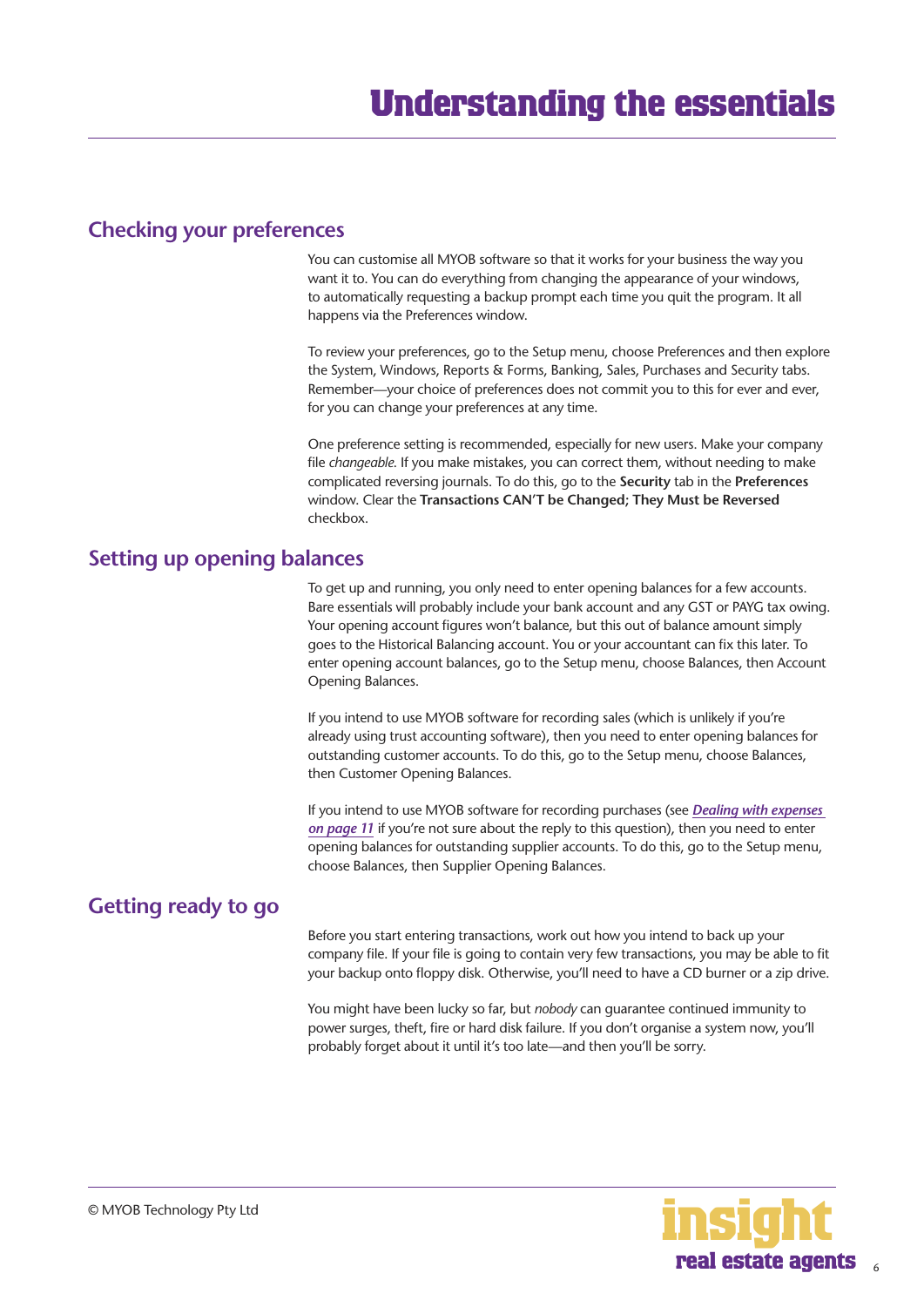# **Trust accounting**

<span id="page-6-0"></span>This guide assumes that you are using independent trust accounting software to manage the trust transactions for your agency.

Some smaller agencies often start by asking whether it's possible to use MYOB software for managing their trust accounts. Unfortunately, the requirements for trust accounting vary from state to state across Australia and change on a regular basis. Your best bet is probably to contact the real estate institute in your state to find out what software packages are approved for the purposes of trust accounts.

#### **Working in conjunction with your trust accounting software**

When working in conjunction with trust accounting software, it usually works best to use your MYOB software as a simple 'cashbook'. This means that you record income only when it's banked in the office account, and you don't worry about dissecting this income according to each separate sale or rental property. Instead, you'll categorise income according to whether it was property management income, property sales income, advertising reimbursements, and so on.

Whatever you do, don't waste valuable time typing information once into your MYOB accounting software and once into your trust software. Work out what tasks each software package does and make sure there is minimal duplication.

If you decide to maintain tighter internal controls, you could consider linking your trust accounting software, so that whenever you record an office account transfer, this journal carries through automatically into your MYOB software. Whether this is possible depends on the design of the trust accounting software. If you're interested in exploring this possibility, contact an MYOB Certified Consultant who has experience with MYOB DeveloperPack (you can find a list of consultants at

**http://www.myob.com.au/support/ccmembers** and discover more about DeveloperPack at **http://d2d.myob.com.au** .

#### **Tallying your MYOB software against your trust software**

It's a good idea to build in regular safety checks that tally the figures in your MYOB software against the figures in your trust accounting software.

Here are some examples of the kind of checks you might like to run at end of month or end of year:

- Compare total sales commission paid (according to your trust software) against total sales commission received (according to your MYOB Profit & Loss report).
- Compare total property management commissions paid (according to your trust software) against total property commissions received (according to your MYOB Profit & Loss report).
- Compare total monies transferred from trust to office (according to your trust software) against total monies received from trust (according to your MYOB Cash Receipts transaction journal report).

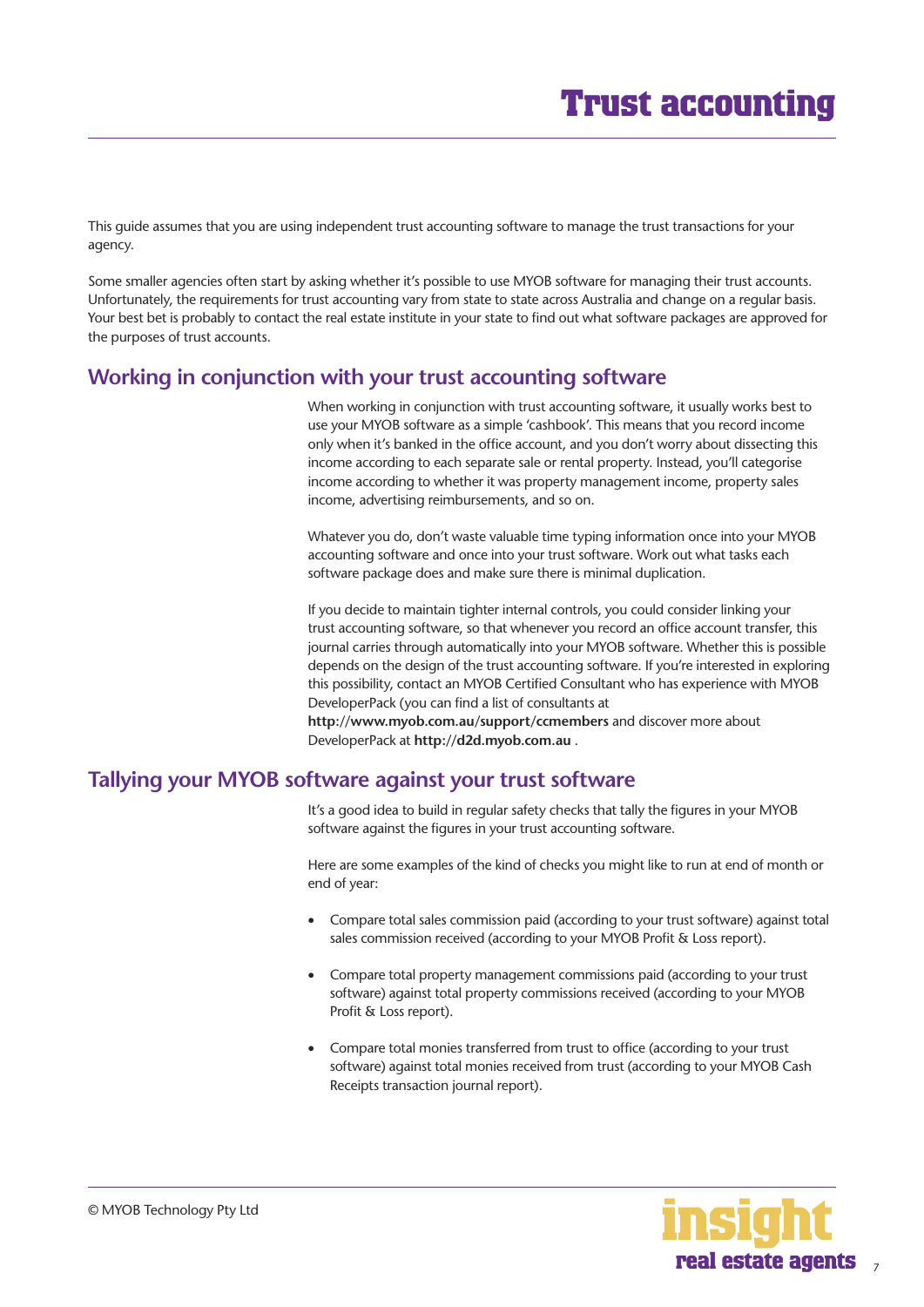# **Recording income**

<span id="page-7-0"></span>You can record income in two different ways. To record income transferred into your office account, you go to the Receive Money window. To record payments where you've already raised an invoice within your MYOB software, you go to the Receive Payments window.

# **Receiving money**

To record income transferred from your trust account, or other income such as bank interest, loans or tax refunds, go to **Receive Money** in the **Banking** command centre (or, if you're using MYOB BusinessBasics or FirstEdge, select Receive Money as your transaction type from the Bank Register).

- **1. Complete the Date and Payor.** Start by filling the **Date** of the deposit and the **Payor** (the Payor is the name of the person giving you the money). If the deposit is a trust transfer, create a new card called Transfer from Trust and select this card as the payor.
- **2. Check the bank account is correct.** In the top left-hand corner you can select which bank account this deposit should go to, or whether you want to group this payment with other undeposited funds.
- **3. Enter the Amount and Payment Method.** You can select from a list of different payment methods. If you intend to print your bank deposit slips and you're banking a cheque, you'll have to hit the **Details** button and complete the **BSB** and **Account Name** fields.
- **4. Write a Memo**. If you reckon this deposit needs additional notes, write these in the **Memo** field. Otherwise, simply accept the one offered.
- **5. Fill in the Allocation Account and tax code, then click Record**.

#### **Recording money transferred from trust**

# **Recording sales**

Occasionally, you might make a sale that occurs independently of your trust accounting software, such as valuations or onbilling of advertising to another agency. To record this income, and produce a Tax Invoice for your customer, you

| TIME<br>moved to degrees<br>and with Lindscore Hunde                                                          | <b>Bill Europe &amp; Disposar A</b> | <b>Battery W. \$75,900 W.</b><br>U Talmade |
|---------------------------------------------------------------------------------------------------------------|-------------------------------------|--------------------------------------------|
| Face is 1 Trust Account<br>ot Facement 372530.00<br>anny Hotsch (Design<br>Mate Caremier of Zilate Via Eastma | $-2400$                             | u a Uniterro<br>ey 135,286                 |
| u.<br><b>COLOR</b><br>tilitä.                                                                                 | <b>SALET</b><br>m                   | tu.<br>m<br><b>TTL AND IL</b>              |
| <b>Total In</b>                                                                                               | <b>WILL BEEL OF</b><br>\$10,900.00  |                                            |

need to first create a new sale. Here's what to do:



#### © MYOB Technology Pty Ltd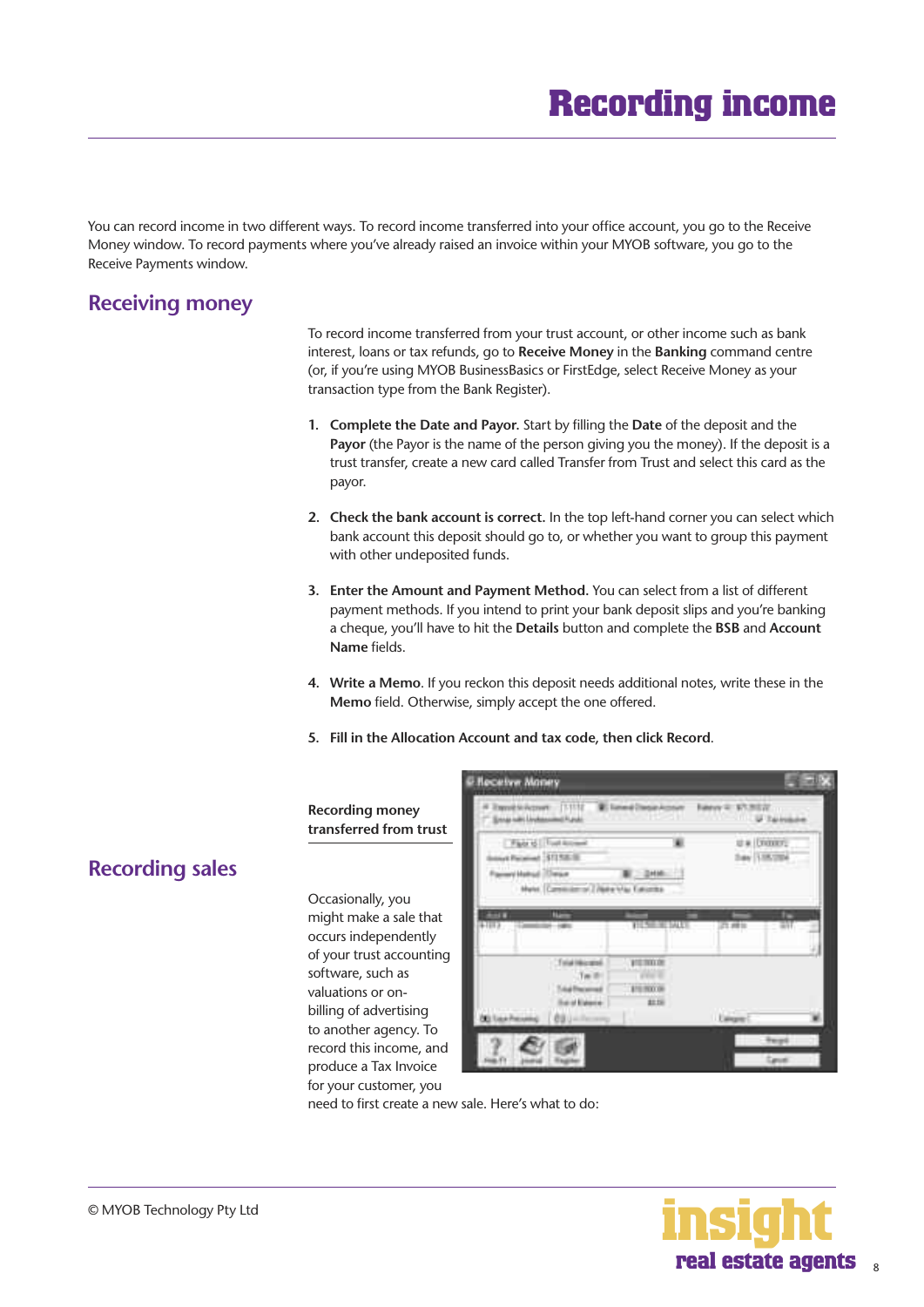- <span id="page-8-0"></span>1. Go to **Enter Sales** in the Sales command centre (or, for MYOB BusinessBasics and FirstEdge, click New Sale from the Sales Register).
- 2. Check that the top left-hand corner says INVOICE (as opposed to QUOTE or ORDER).
- 3. Click **Layout** to select the most appropriate layout (the **Service** layout usually works best for real estate agencies).
- 4. Enter the invoice details, including a detailed Description of the service you're providing, the Amount and the Tax code. Tab your way from one field to the next and, when you've finished, click **Record** to complete the sale.

**It's easy to create invoices for valuations or other services**



# **Recording payments against sales**

Here's how to record a customer payment received against an outstanding invoice:

- 1 Click Receive Payments in the Sales command centre. Decide whether you want to deposit this payment straight into your bank account, or whether you want to use the Undeposited Funds feature.
- 2 Fill in the **Customer** name and the **Amount Received**.
- 3 Select the **Payment Method**. If you want to print out bank deposit slips, remember to click the **Details** box when recording cheques, and then enter the account name and number in the space provided. (Alternatively, for repeat customers, set up account details in the Payment Details tab of their card.)
- 4 Tab through the columns to apply the payment against outstanding invoices, starting from the oldest invoice first, and moving toward the most recent. If you want to apply a payment to a different invoice, simply click in the **Amount Applied**  column next to the invoice concerned, and type in the payment amount. Click **Record**.

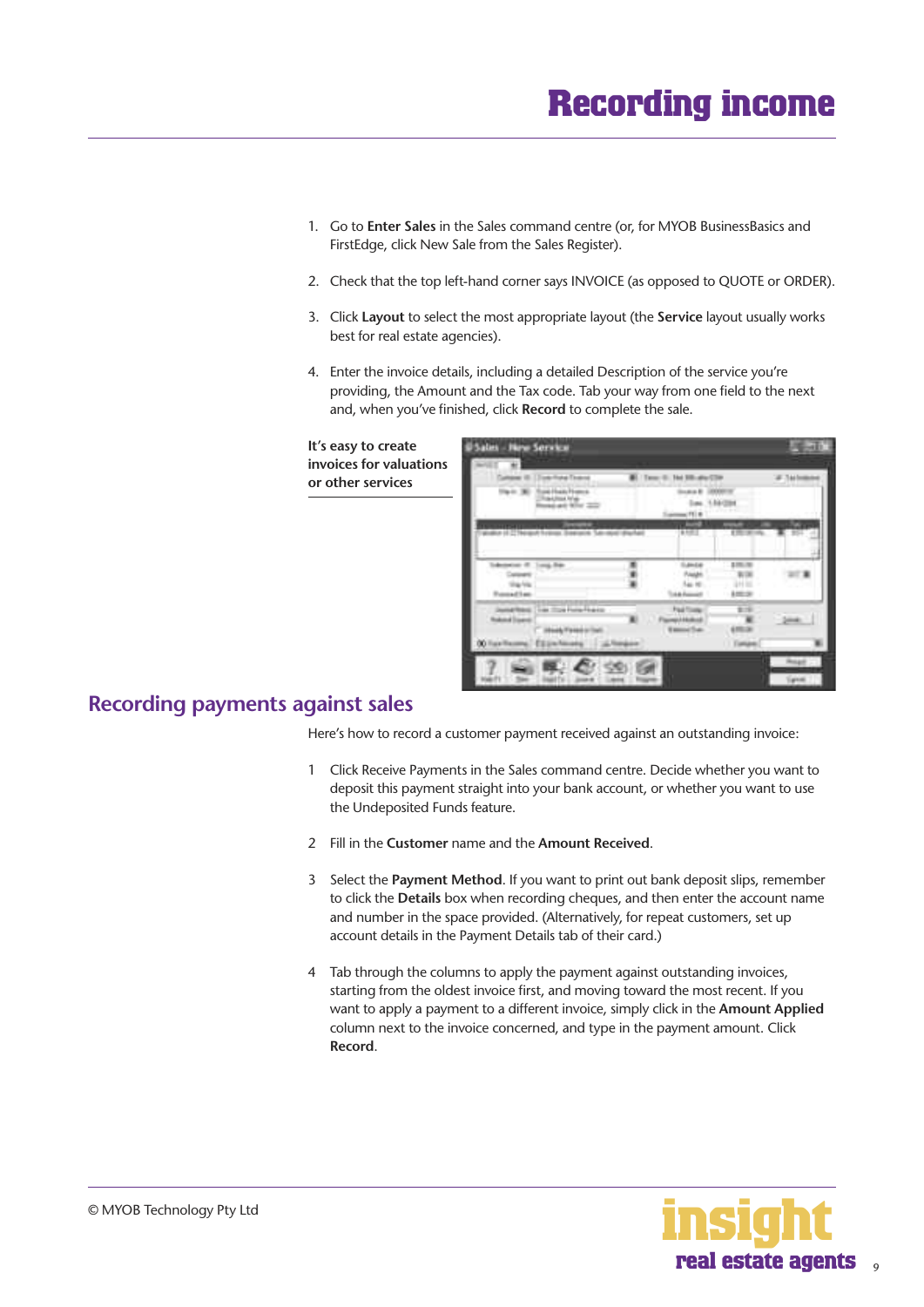# **Case study - Alan O'Brien Real Estate**

# <span id="page-9-0"></span>**Business Name: Alan O'Brien Real Estate Business Overview: Alan O'Brien is a small real estate agency with two salespeople and one office secretary/bookkeeper. They use MYOB Accounting.**

Alan O'Brien has been running his agency for many years. He does property sales only and has relatively few transactions going through his bank and trust accounts.

Alan has been using MYOB Accounting for several years now. He records the income from property sales only when he receives the commission (either direct or via trust account transfer) and similarly, only records expenses as they are paid. His bookkeeper keeps manual trust account books and every month, Alan ensures that the amount transferred from the trust account (according to the trust books) matches with his records in MYOB.

Alan also works as both a valuer and an auctioneer and does regular valuation work for a local home loan franchise. Alan uses MYOB Accounting to raise invoices for his valuation work and appreciates the way he can see how much he's owed at any time.

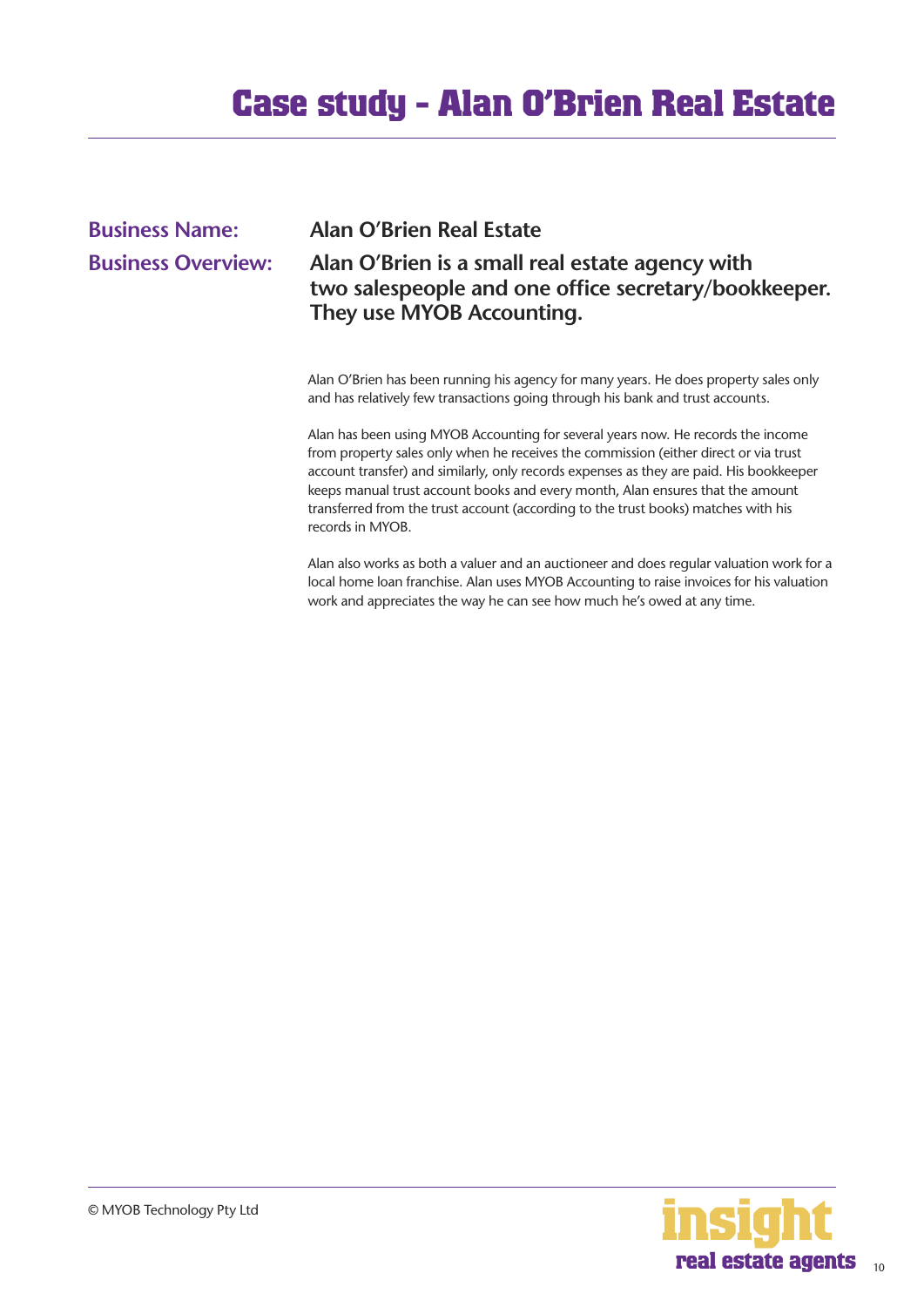<span id="page-10-0"></span>The simplest way to record expenses, suitable for many smaller agencies, is to go to the Banking command centre and click Spend Money (or, for MYOB BusinessBasics and MYOB FirstEdge, go to your Bank Register and select Spend Money as the transaction type).

An alternative way to record expenses, suitable for larger agencies, is to enter all supplier invoices in the Purchases command centre when you receive them. Later, these invoices are paid using Supplier Payments. (Note that purchases aren't available in MYOB BusinessBasics or FirstEdge.)

This method works well if you have a substantial amount of accounts to be paid each month and you want to keep tabs on how much you owe, but by its very nature is a more complicated way of working.

## **Recording expenses**

To record an expense, go to S**pend Money** in the **Banking** command centre. (Or, if you're using MYOB BusinessBasics or MYOB FirstEdge, select Spend Money from your Bank Register.)

- 1. Click the **Pay from Account** button in the top-left and select your bank account, or, if you plan to make this payment online, click **Group with Electronic Payments**.
- 2. For cheques, enter the cheque number in the **Cheque No.** field. For other transactions, such as credit card debits or electronic payments, simply ignore the **Cheque No.** field.
- 3. Enter the date and amount, and in the **Card** field, enter the name of the person you are paying. If you've never paid this person before, you'll see a list of cards, asking you to select one of them. Either double-click on a name to select it from the list or click **New** to create a new card.
- 4. Write a brief description in the **Memo** field, if desired.
- 5. In the **Acct#** column, specify which account this expense should go to.
- 6. Check the **Amount** is correct. Usually, this amount includes GST, assuming you've marked the **Tax Inclusive** box on the top-right.
- 7. Fill in the **Job** column if you want to track expenses by particular projects or cost centres. Otherwise, leave this column blank.
- 8. If you want to include additional information about this transaction, do so in the additional **Memo** column that appears next to the **Job** column.
- 9. Fill in your **Tax** code, double-check the tax total (this calculates automatically), then click **Record**.

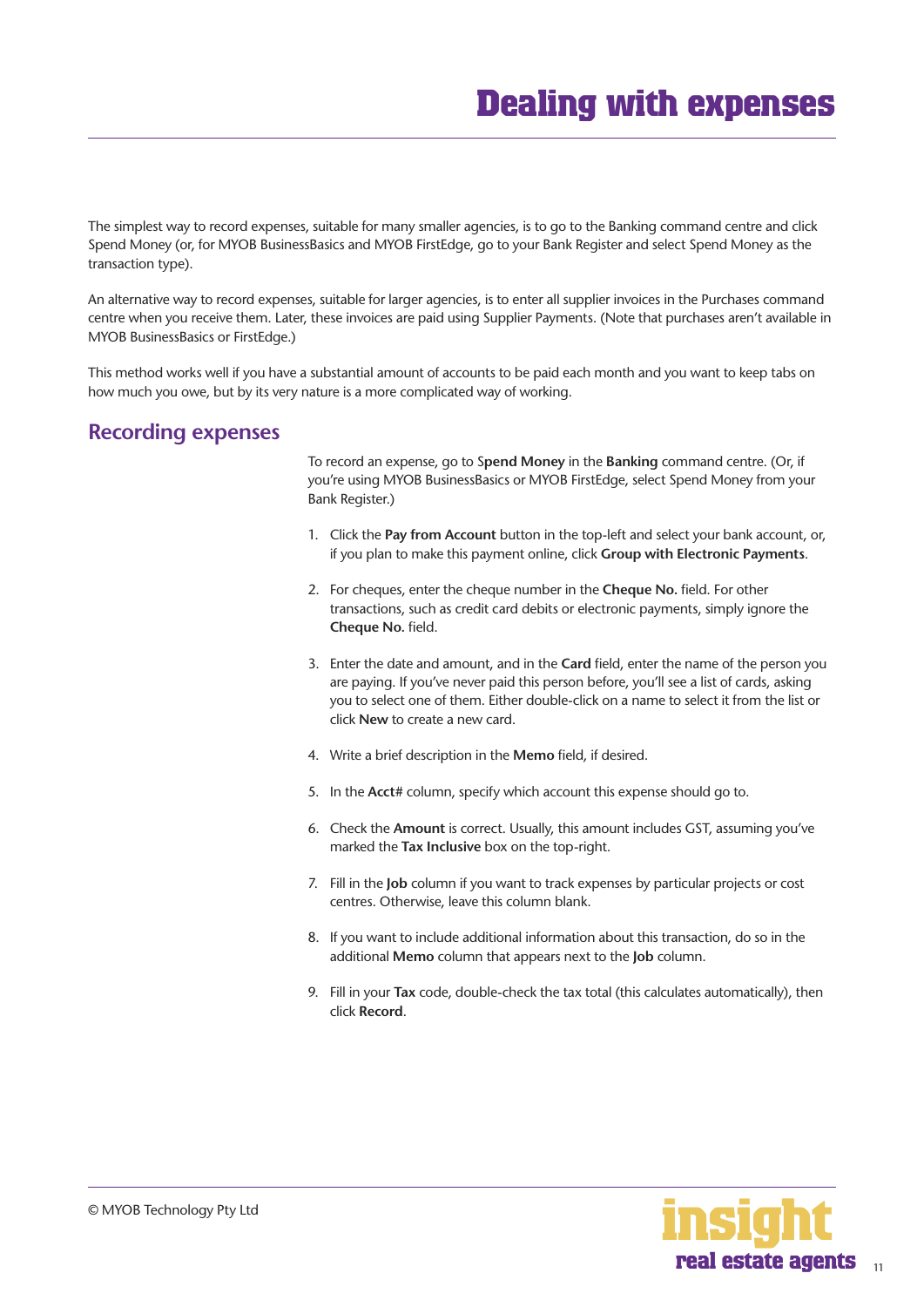<span id="page-11-0"></span>

| It's easy to record<br>expenses | <b>Spend Money</b>                                                 |                                                                    |                                                                                    |  |
|---------------------------------|--------------------------------------------------------------------|--------------------------------------------------------------------|------------------------------------------------------------------------------------|--|
|                                 | Farmkrown 11-119<br><b>Group with Electronic Passagers</b>         | <b>Billing of Dismon in</b>                                        | Search 4: APT/31522<br><b>W Technisis</b>                                          |  |
|                                 | Cat of GRC Nation<br>Paper 36 1441 Hallum<br>Manuel Monthly making | ×<br>Text Process and Freesy States and It Liets                   | <b>Dream No. 19</b><br>25 any (110 w/2004)<br>$e$ (3.1306.00)<br>(Danviet Po. Ltd. |  |
|                                 | <b>STATE OF</b><br>ー<br><b>Hallmark</b>                            | 1.12.8<br>TALE?<br>any.                                            | se:<br>E serio all'unus                                                            |  |
|                                 | del chicare di<br>U a Tu                                           | <b>SCIENTIS</b><br><b>CALLAGE</b><br><b>SCATTIE</b><br><b>BERK</b> | <b>Company</b>                                                                     |  |
|                                 |                                                                    |                                                                    | <b>Forget</b><br>diam'r.                                                           |  |

# **Recording a supplier invoice**

Most real estate agencies tend to use a **Service** layout when recording purchases. Most purchases, such as advertising, electricity or telephone accounts, are likely to be Service purchases.

Here's how to record a purchase:

- 1. From the **Purchases** command centre, click **Enter Purchases**.
- 2. Click the **Layout** button and select **Service** as your layout.
- 3. Fill in the supplier's name and if required, enter the purchase order number.
- 4. Check the date and enter the supplier's invoice number in the **Supplier Inv#** field.
- 5. Choose your allocation account in the **Acct#** field. Don't worry about detailed descriptions, as they're usually not necessary. A general description such as 'materials' does just fine.
- 6. Make sure the GST total matches with your supplier invoice; then click **Record**.

# **Paying suppliers electronically**

MYOB M-Powered<sup>®</sup> payments enable you to make electronic payments to your suppliers directly from your MYOB software. Once you subscribe to this service, you can use your MYOB software to record payments in your company file and then transmit these payments electronically using a secure link. The M-Powered Services Centre available from any command centre monitors the progress of all payments and, at your request, emails or faxes remittance advices direct to your suppliers.

If you pay more than five suppliers per week, M-Powered payments are well worth the fees. If you were to put a value on your own time (or on your bookkeeper's time) and calculate how long it takes you to pay a supplier (including writing a cheque, printing a remittance advice, writing their address on an envelope, entering the payment into your MYOB company file, and so on) as well as the costs (the envelope, the stamp, the petrol

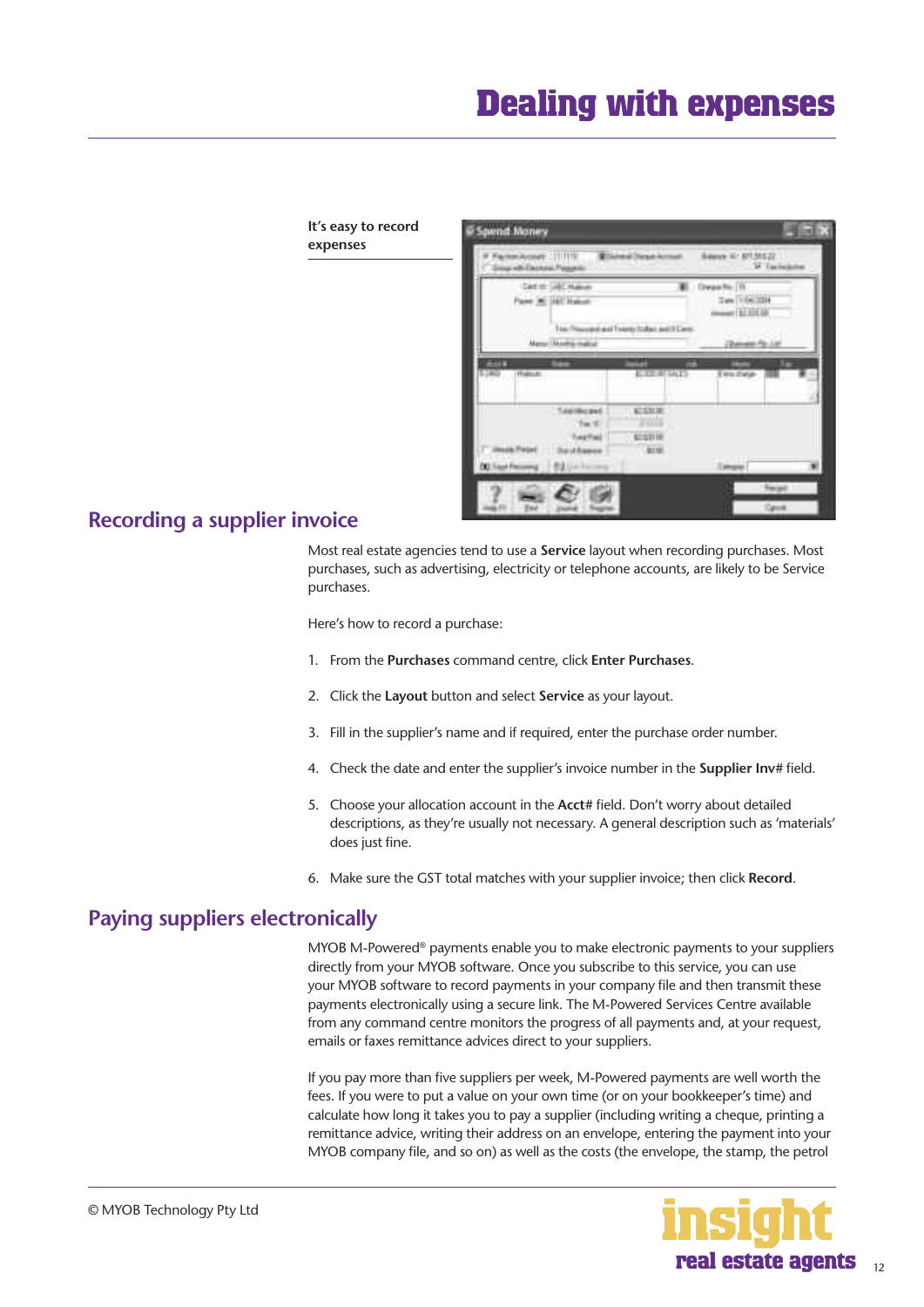<span id="page-12-0"></span>to the post office, etc.), then chances are that paying a supplier is much more expensive than you think.

M-Powered payments offer other benefits too, although these are somewhat less tangible. You can schedule payments to be made at future dates, ensuring that suppliers are paid on time, even when you're away from the business. Payments are more secure, as you pay directly from your account into your supplier's account (whereas cheques are more prone to fraud or getting lost in the mail). Finally, an M-Powered Services Centre keeps track of all online payments, including when payments are sent, when they're processed, if they fail due to insufficient finds, and so on.

To subscribe to M-Powered payments, all you have to do is click the **M-Powered Services Centre** icon that appears on the bottom-right of every command centre. (Note that M-Powered services are only available for MYOB Accounting v14 and MYOB Premier v8 or later.)

For more about M-Powered payments, including how to subscribe and current pricing structures, see **www.myob.com.au/mpowered**.

#### **Organising petty cash (if you have a petty cash tin)**

The method described here works best if you have an office with a petty cash tin, and more than one person takes money out of the tin. However, if you don't have a petty cash tin but end up paying lots of little cash expenses directly from your own pocket, see the method listed in *[Organising petty cash \(if you have a wallet full of](#page-13-0)  [receipts\) on page 14](#page-13-0)* .

- 1. Start off with a float, say \$200. Write a cash cheque for this float, and allocate this cheque to an asset account called 'Petty Cash'. If you don't have an account by this name already, create one now, remembering to select **Bank** as the **Account Type**.
- 2. Whenever staff take money out of the tin, get them to give you a receipt in exchange. Store these receipts in the tin.
- 3. Add up the receipts and work out which expense categories they belong to. Then go to the Spend Money window but this time *change the bank account* at the top to read Petty Cash.
- 4. Complete the payment, allocating it across several Allocation Accounts and several Amounts. Click **Record**  when you're done.

#### **Recording petty cash receipts**

5. When funds in the tin get low, write out a cash cheque to top the tin back up to its original float value. For example, if you have a \$200 float but there's only \$4.50 left in the tin, write



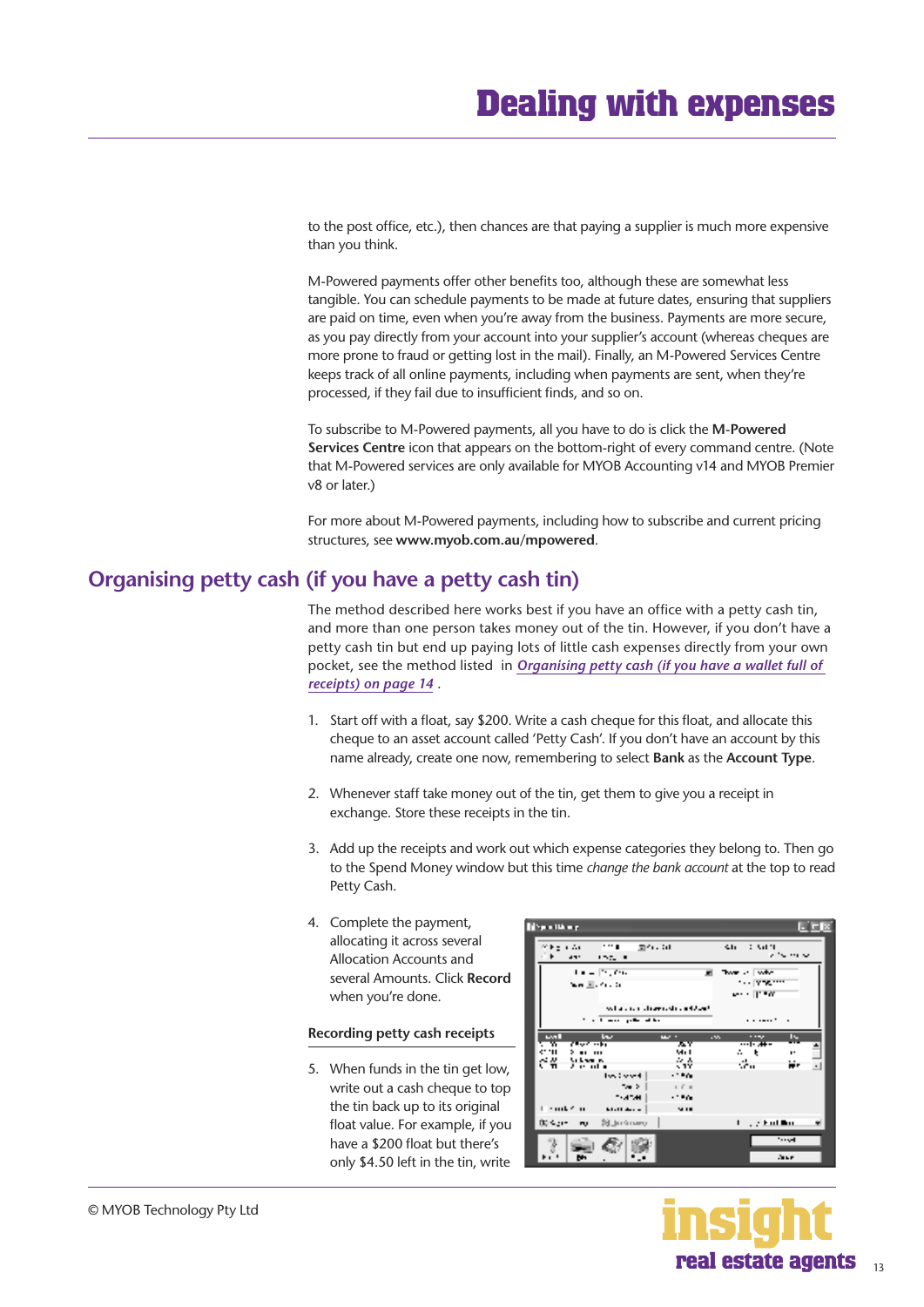out a cash cheque for \$195.50. Allocate this cheque to Petty Cash.

# <span id="page-13-0"></span>**Organising petty cash (if you have a wallet full of receipts)**

If you don't have a petty cash tin, but end up paying lots of cash expenses directly from your own pocket, you'll find the following method works best.

- 1. Pile these receipts into their various categories and then, with a calculator, add up the value of each pile of receipts. You might end up with \$40 worth of receipts for stationery, \$50 for postage, \$15 for travel and so on.
- 2. Next, go to **Spend Money** and as your bank account, select Petty Cash in the top left corner.
- 3. As the **Amount**, enter the total value of all these receipts added together.
- 4. Split the transaction across the appropriate expense accounts, writing individual memos on each line, if desired.

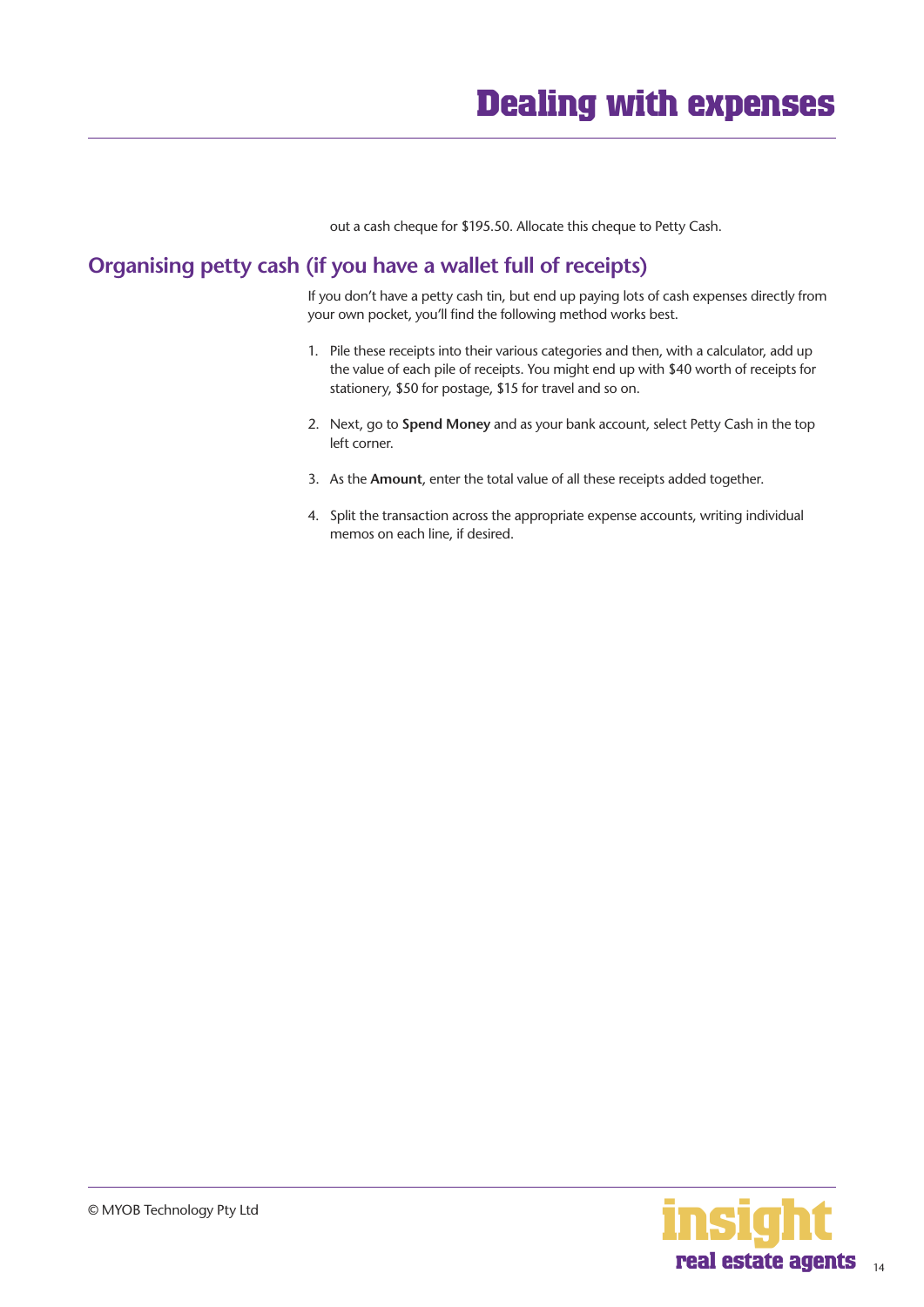<span id="page-14-0"></span>As soon as you start recording transactions in your MYOB software, you'll be able to see how much money has come through the door, what your total expenses have been and how much profit you have at the end of the day. Useful as this information may be, chances are that if you're looking to grow your agency and become more profitable, you'll need to analyse your financials in more detail than this. The next few sections explain how.

#### **Setting up your accounts list**

One of the simplest ways you can start to analyse your financial reports is to incorporate sufficient detail in your accounts list, categorising income and expenses properly and grouping categories properly using **Header** and **Detail Accounts**.

Go to your **Accounts List**, click the **Income** tab, and read what's there. Most real estate agents divide their income into property sales, property management, advertising

contributions from clients and investment income. Look in the screenshot below, and you can see how your income accounts might appear.

**Design your accounts list carefully and the result will be highly information financial reports**



Next, click the **Cost of Sales** tab and customise

your accounts in a similar way. You want to include all variable costs in this section, including advertising expenses, auction expenses, mail-outs, commissions, allowances, franchise fees and so on. Look in the screenshot below, and you can see how your cost

of sales accounts might appear.

**Your cost of sales accounts should include all variable expenses**



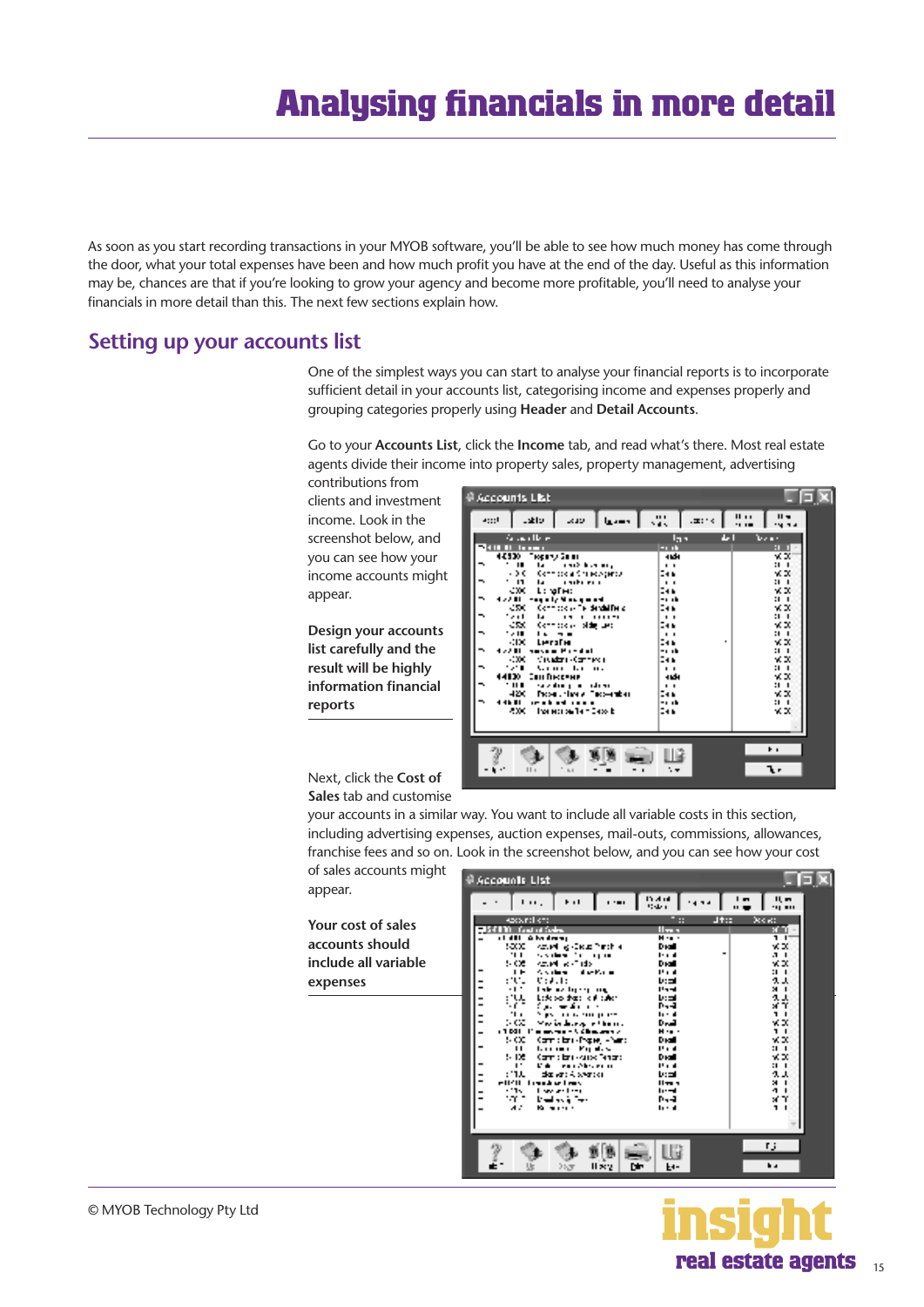Last, click the **Expenses** tab in your accounts list and customise your expenses. In this section, list all overheads and administration expenses, including bank fees, insurance, leases, salaries, stationery and so on.

## <span id="page-15-0"></span>**Analysing profitability of property management versus sales**

In your MYOB software, you'll find that every transaction can be coded in several different ways. For example, in the Spend Money transaction below, the Card shows the name of the supplier; the Allocation Account shows the type of expense and the Job column shows the cost centre. For real estate agents, the most common cost centres are property management and sales.

Coding transactions by job is entirely optional, but once complete, offers the ability to print a whole range of job reports, including Profit & Loss statements and detailed transaction listings. The idea is that you can get separate reports for each cost centre (for example, you could get a Profit & Loss for the property management section and a Profit & Loss for the sales section), and *still* get a report for the agency as a whole.

**Copend Money** 

In the screenshot below, the real estate agency are paying their monthly advertising expense, all of which relates to their property sales department. Notice how the job column reads 'SALES'.

**Job codes let you analyse the profitability of different cost centres within your agency**

To create a new job for each cost centre within your agency, go to your

 $\begin{array}{l} \mathbf{C} \left( \mathbf{r} \right) \cdot \mathbf{d} \left( \mathbf{r} \right) \\ \mathbf{d} \left( \mathbf{r} \right) \cdot \mathbf{d} \left( \mathbf{r} \right) \\ \mathbf{d} \left( \mathbf{r} \right) \cdot \mathbf{d} \left( \mathbf{r} \right) \end{array}$ Sistema of The ى بىرى بىرا 3 **Countries of Replies** with  $\mathbb{E}_{\mathbb{P}^2}$  with a split all v. **Charge I** Pearls | Report of the **Sulface of** Anan (skitao) Tell Treative Tour Business in the Tub Do in met Cover Main Technology was elected Madagasan  $\sim$   $\sim$ ang.<br>Mga m.  $\overline{\phantom{a}}$  $4.4111$  $\overline{\cdots}$  $\sim$   $\sim$  $14 - 7$ - 200 ta tu **F. Aug. Br. et General**  $\sim$ (E) Secrition re-**POLICIAN**  $\overline{\phantom{a}}$ Đ, 临 l. **Gra**  $-1111$  $\mathbf{h}$ 

Lists menu, click Jobs and then click New. Enter a Job Name, Job Number and a short description, if required. This is usually enough information to get started with (ignore additional fields such as Start Date, Finish Date and Manager). Click OK to return to your Jobs List.

## **Analysing the profitability of any cost centre within your business**

Although property management versus sales is the most common way that real estate agencies use the Jobs feature, here





 $\blacksquare$   $\blacksquare$   $\times$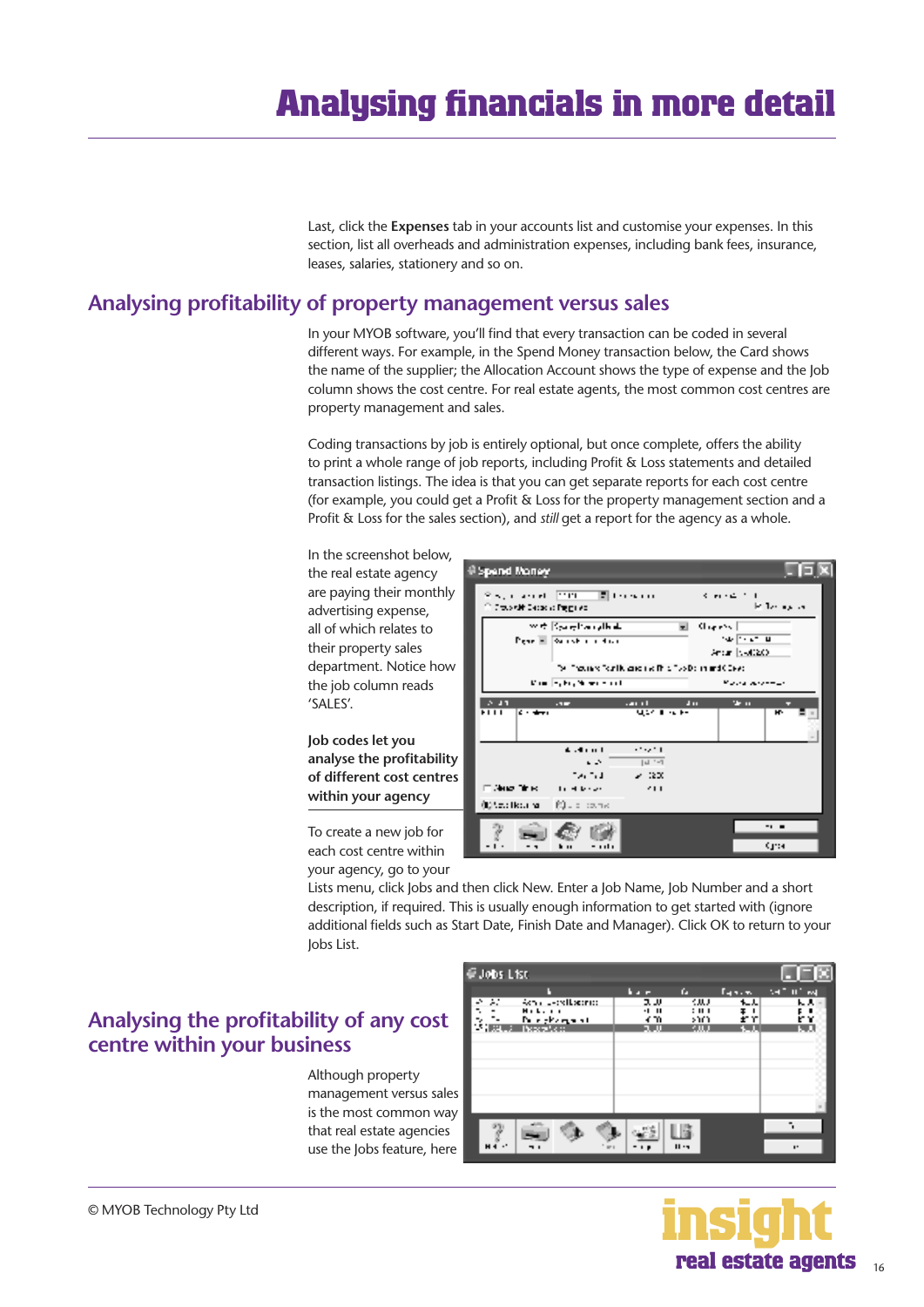# <span id="page-16-0"></span>**Analysing financials in more detail**

are a couple of other examples of how you might be able to take advantage of cost centres:

- A real estate agency by the beach has S as the job code for all income and expenses relating to property sales; P as the job code for all income and expenses relating to regular lets and H as the job code for all income and expenses relating to holiday lettings.
- A city real estate agent has R as the job code for all income and expenses relating to residential sales and C as the job code for all income and expenses relating to commercial sales.
- A real estate agency based from home has W as the job code for all income and expenses relating to their web site.
- A real estate agency has S as the job code for all property sales; P as the job code for all property management and A (standing for administration) for all expenses that don't fall neatly into a single category (such as accounting fees, bank charges, computer expenses and so on).
- An entrepreneurial agent buys and sells houses in his own name, giving them a quick makeover and then quickly reselling them. He gives every house its own job number so that he can analyse the profitability on every house that he buys and sells.

#### **Analysing profitability of different divisions or locations**

Categories (available in MYOB Accounting, MYOB Accounting Plus, MYOB Premier and MYOB AccountEdge only) offer an additional level of analysis and are ideal for tracking the performance of different locations or divisions. The most frequent example of real estate agencies using categories is if they're running an agency in more than one suburb. By using a separate category for each office, they can analyse how much profit is generated from each.

If you're unsure of whether to use categories or jobs for something, bear in mind that you can split a single transaction across several jobs, but you can't select more than one category for a single transaction.

To turn on category tracking, go to the Setup menu, choose Preferences, and then click the System tab. Mark the Turn on Category Tracking checkbox. Next, go to the Lists menu, choose Categories and then click New. Enter a Category ID, Category Name and a short Description, if required.

If you want to be forced to enter a category for every transaction, select **Categories are Required**, rather than **Categories are Not Required** when switching on category tracking in your system preferences.

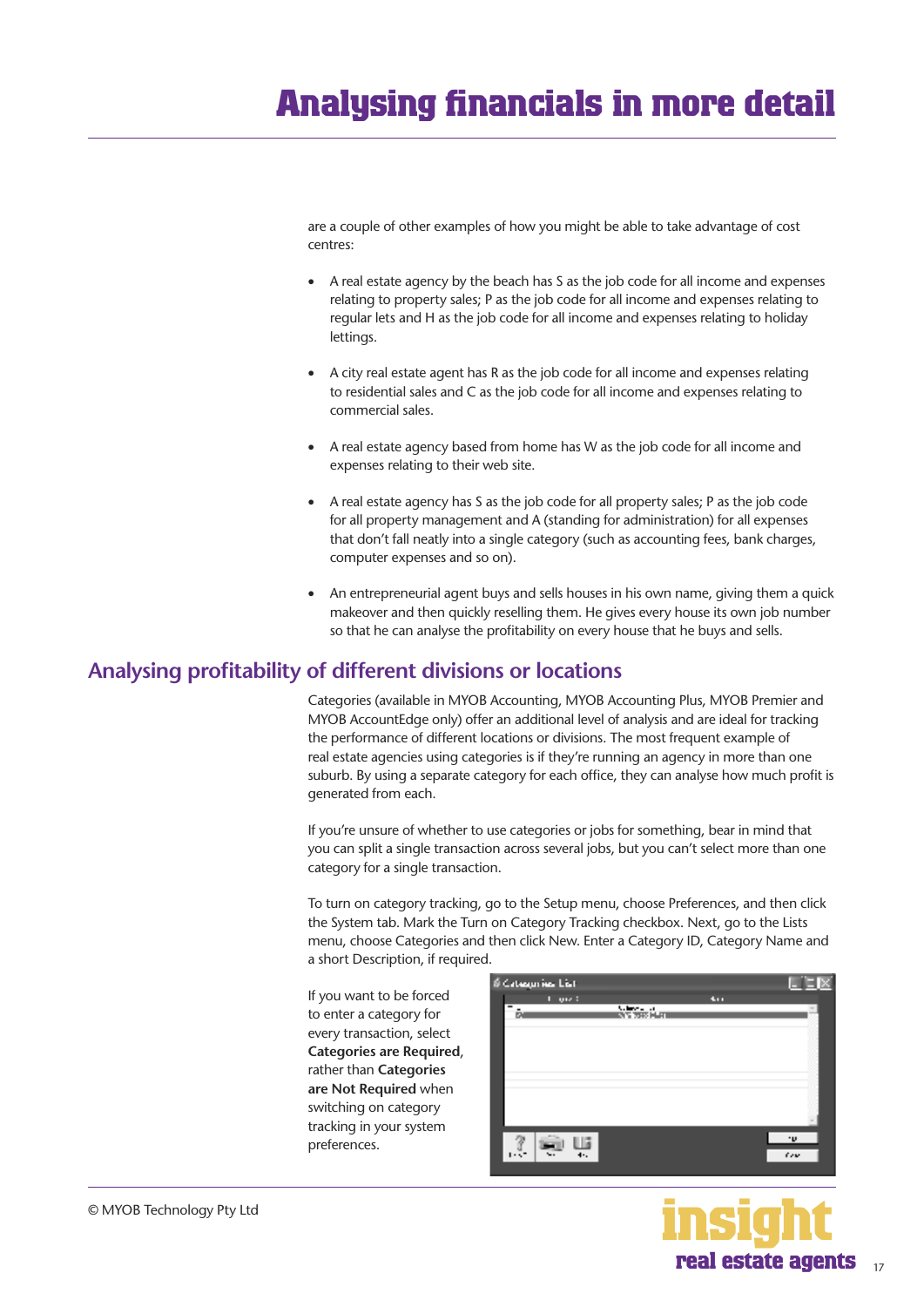## <span id="page-17-0"></span>**Analysing advertising expenses for each client**

Some real estate agents incur substantial advertising expenses that they then on-bill to their clients. Sometimes, these advertising expenses are paid directly out of clients' trust accounts, but other times, it's not appropriate to send a newspaper thirty individual trust account cheques to pay the monthly statement. Instead, agencies pay the advertising expense directly out of their office account, later transferring money from trust as a reimbursement.

If you like, you can keep track of how much each client should pay by creating a job number for each client and then allocating the advertising accounts across multiple job numbers. In the screenshot below, you can see how the monthly advertising bill is split across five different clients, each one with their own job number. This agency then prints

a Job Activity Detail at the end of each month to provide the trust account bookkeeper with the information she needs in order to make a trust transfer.

**You can track advertising expenses to individual clients using job numbers**

| P Purchases New Hein      |                            |                                         |                      |                          |                         |
|---------------------------|----------------------------|-----------------------------------------|----------------------|--------------------------|-------------------------|
|                           |                            |                                         |                      |                          |                         |
| $1.1.7 - 1.0.7$           |                            | $\mathbf{r}$                            | The Marie AN         |                          | Pile over               |
|                           | World Most Have            |                                         | <b>Financial WWW</b> |                          |                         |
|                           |                            |                                         | Text 10,000          |                          |                         |
|                           |                            |                                         |                      |                          |                         |
| Surro con che             | <b>Fili</b>                | <b>S 181</b>                            | $km + 1$             | $\mathbf{u}$<br>п        |                         |
| ٠                         | সম                         | 7. TV 6134                              | .85                  | - 77 ww                  | я                       |
|                           |                            | 93 H.H                                  | AND HIS              | -2011 -                  | D١                      |
|                           | シルベルー<br>5m                | المدار الأمروز والر<br>To a Select Tele | 2.200<br>- anni      | A Wallenberg<br>-1117-18 | ۰.۱                     |
|                           | $\ddot{\phantom{0}}$       | 71 G. AL                                | <b>AND ID</b>        | <b>SULL</b> .            | 19 X                    |
|                           |                            |                                         | الافتتاح             | www.                     |                         |
| Se anno                   |                            |                                         | <b>Index</b>         | WA.                      | 人民                      |
| <b>Gunu</b>               |                            |                                         | $\cdot$ .            | 21.1                     |                         |
| ----                      |                            |                                         | <b>Listens</b>       | 50011                    |                         |
|                           | the allows has no index    |                                         | <b>NA</b> West       | w.                       |                         |
|                           | Forest County              |                                         | <b>Months</b>        | oreen.                   |                         |
| 00 Kg Kasang 80 Ja Kasang |                            |                                         |                      | $1 - \mu$ .              | ы                       |
| L+.r<br>$\mathbf{r}$      | $2.11 - 7.2$<br><b>SPA</b> | <b>A</b> F<br>₩                         |                      |                          | <b>Ford</b><br>The pro- |

# **Riding booms and busts with budgets and cashflows**

Real estate agents often find themselves subject to the whims of the marketplace, with something as common as a change in interest rates or a change in government engendering a boom or a bust almost overnight.

This precarious existence is worsened by the fact that a real estate agent's cash position often varies greatly from their profit position. Monies might be withheld pending a protracted property settlement or large advertising expenditures might only be payable over several months in instalments. For these reasons, budgets and cashflow reporting are particularly important.

A cashflow makes a projection of your future *cash* coming in (not income) and your *cash* going out over a certain period, and produces a projection of your future cash at bank balance. This is different to a budget, which makes a projection of your future income and expenses over a certain period, and produces a profit (or loss) figure. You can use MYOB software to produce both budgets and cashflows.

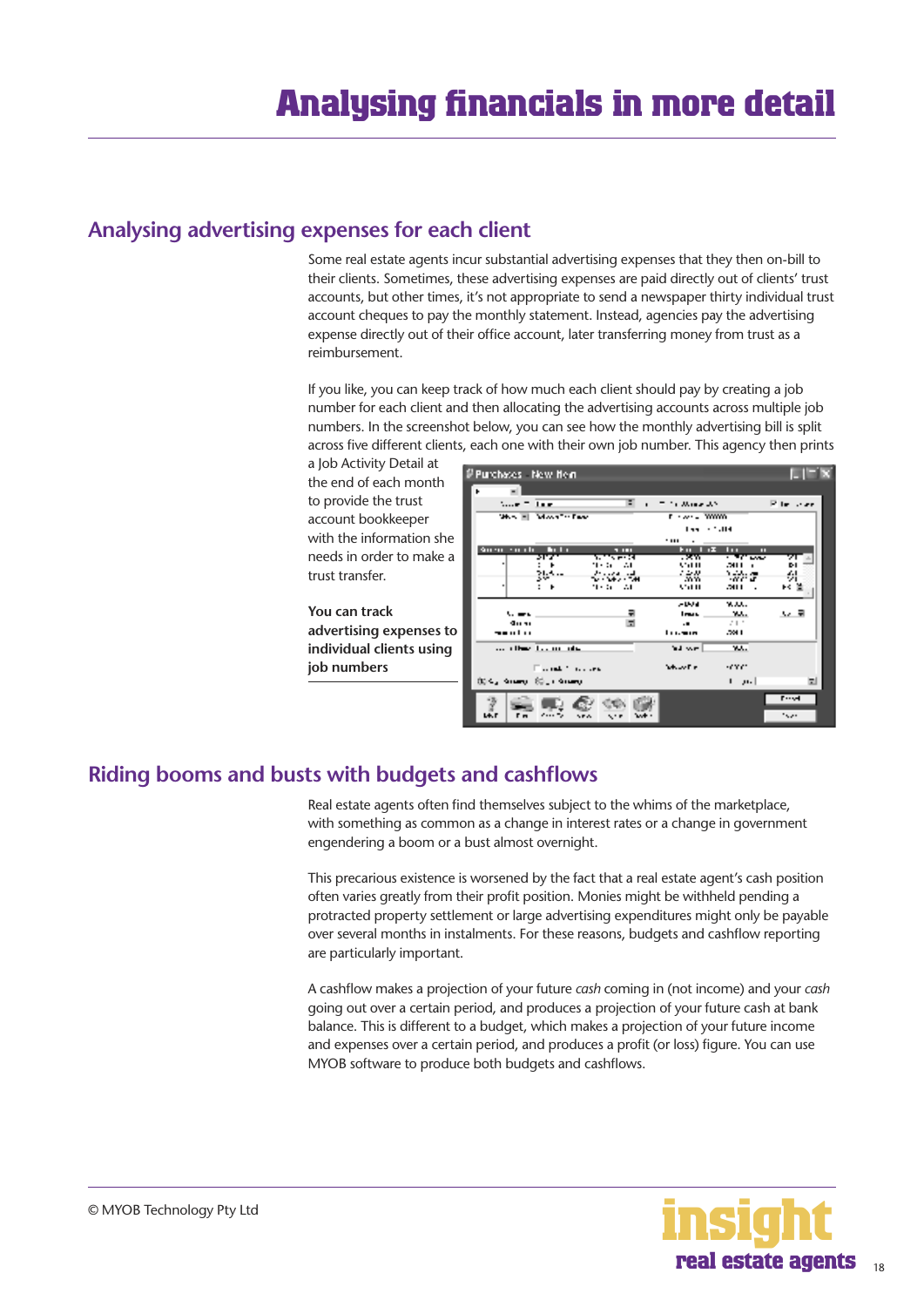# **Analysing financials in more detail**

To create a monthly budget for your agency, you first need to set up budgets for all your income and expense accounts. To do this, go to your **Accounts List** and doubleclick every account for which you wish to create a budget, one by one. Once in the **Edit Accounts** window, click **Budget** to enter monthly budgets and view recent account history.

To create a cashflow report based on these budgets, the best approach is to send your budget report to Excel. Here's what to do:

- 1. Once your budgets are complete, go to your reports menu and highlight your **Profit & Loss [Budget Spreadsheet]** report.
- 2. Click **Customise** and highlight all months up to the end of the year.
- 3. Click **Send To** and then **Excel** to view this report in spreadsheet format.

To adapt this budget to become a cashflow, you'll need to add extra lines at the bottom to forecast how much money you'll have left in your bank account at the end of each month, as well as inserting rows for any loans, purchases of new equipment or personal drawings.

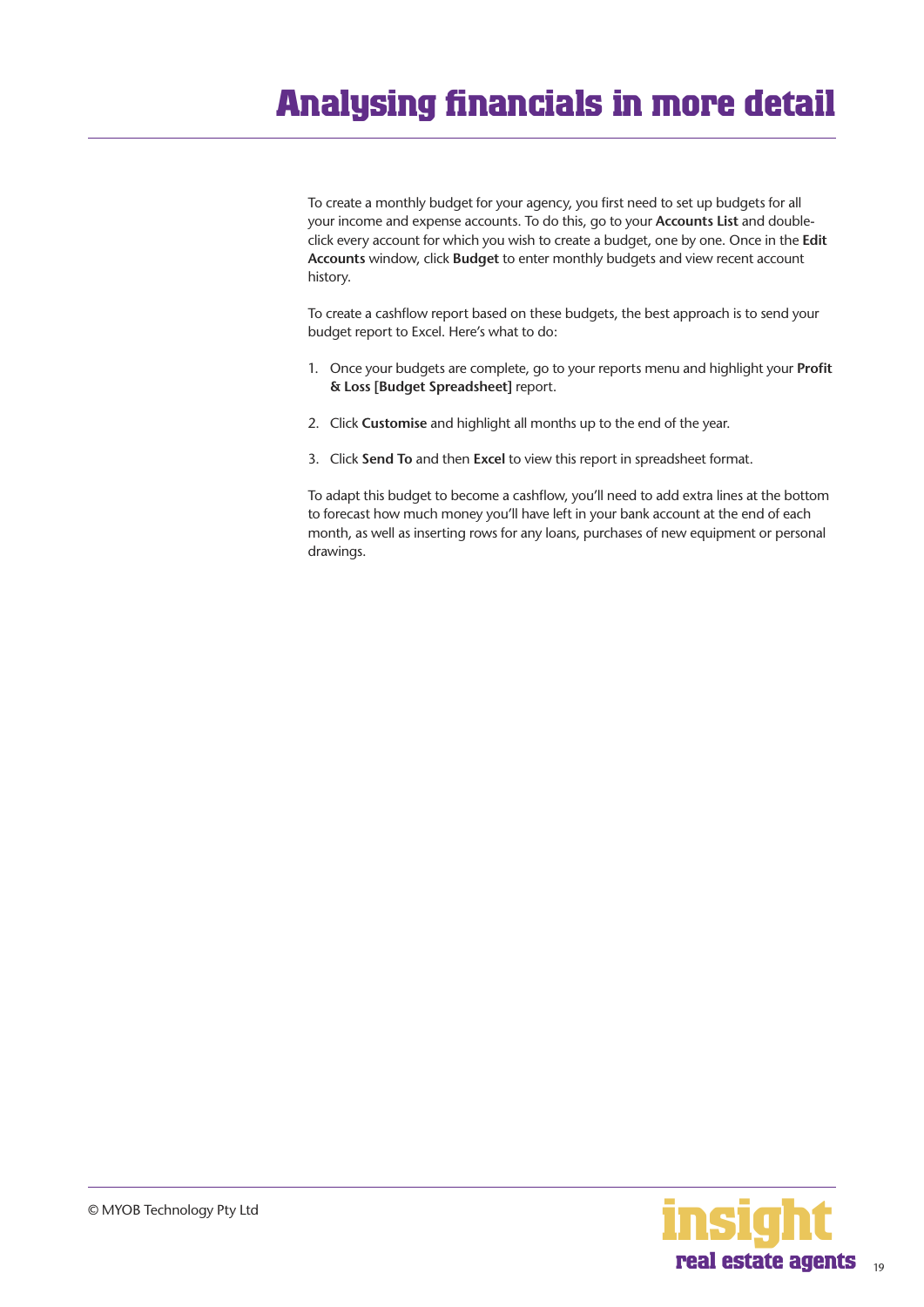<span id="page-19-0"></span>The largest expense for most real estate agencies is wages and commissions. This being the case, it makes sense if you cannot only make your payroll process as efficient as possible, but, from a management perspective, generate payroll management reports summarising total spending for each employee and pay category.

You'll find payroll features in MYOB Accounting Plus, MYOB Premier and MYOB AccountEdge, but not in MYOB BusinessBasics, MYOB FirstEdge or MYOB Accounting. Payroll features are real time-savers for any real estate agency with three or more employees, helping you to calculate pays, PAYG tax, superannuation and deductions, not to mention printing weekly payment slips and annual payment summaries.

## **Reporting on payroll expenses**

One of the first ways to analyse payroll totals is to separate wages and superannuation into several categories, rather than reporting them as two lump sums.

- 1. Start off in your **Accounts List** and click the Cost of Sales tab.
- 2. Create new cost of sales accounts for salesperson commissions, creating separate accounts for owner's commissions and employee's commissions if necessary.
- 3. Now click the Expenses tab in your Accounts List and click New to create a new Header Account called Salaries & Wages.
- 4. Click New to create new Detail Accounts for each major wages category in your agency. For example, you might have four accounts: Wages Directors, Wages Sales Consultants, Wages Front Desk and Wages Bookkeeping. Number these new accounts so that they appear under your Salaries & Wages header account.
- 5. Next, click New to create a new Header Account called Employment Expenses.
- 6. Click New to create new Detail Accounts for all employment expenses. Create at least two expense account for tracking superannuation, separating the owner's superannuation (which often includes large one-off lump sums), from the regular 9% superannuation paid to regular employees. Create separate accounts for motor vehicle or telephone allowances and number all these accounts so that they appear under your Employment Expenses header account.

| Re-number your<br>7.   | <b><i>C Accounts List</i></b>                                    |                |
|------------------------|------------------------------------------------------------------|----------------|
| staff amenities, staff |                                                                  | -±н            |
| training and workers   | $1 - 1$<br>r pitu<br>$\cdots$<br>$\epsilon - \epsilon$           | æ<br>Lassine   |
| compensation           | Asset African<br>.<br>-<br>K 19                                  | F<br>ι×<br>上火车 |
| accounts so that       | Maria da Maria<br>6.IYU<br>Tala Papila                           |                |
| these accounts         | G-2100 Coloine V Wagner<br>ኑን በ                                  |                |
| sit under your         | <b>Company Solar Company Arts</b><br>W Y<br>v Y<br>weer handled: |                |
| Employment             | wage: Josef award<br>法不决<br>Ling-keymark Lagurited<br>62150      | <b>IKK</b>     |
| Expenses header        | 3 F SL<br>Albustrace Holenteiner,<br>25 M<br>Albustres skohers   |                |
| account also.          | 85 A.<br>Nata Casa<br>$\cdots$<br>۰.,<br>.                       |                |
|                        | ▫                                                                |                |
| Setting up wages and   | and the spinster of the<br>тара убици в                          |                |
| salary accounts        |                                                                  |                |
|                        | l۳<br>п.ту.                                                      |                |



<u>minis</u> ╦

 $\mathbf{u}$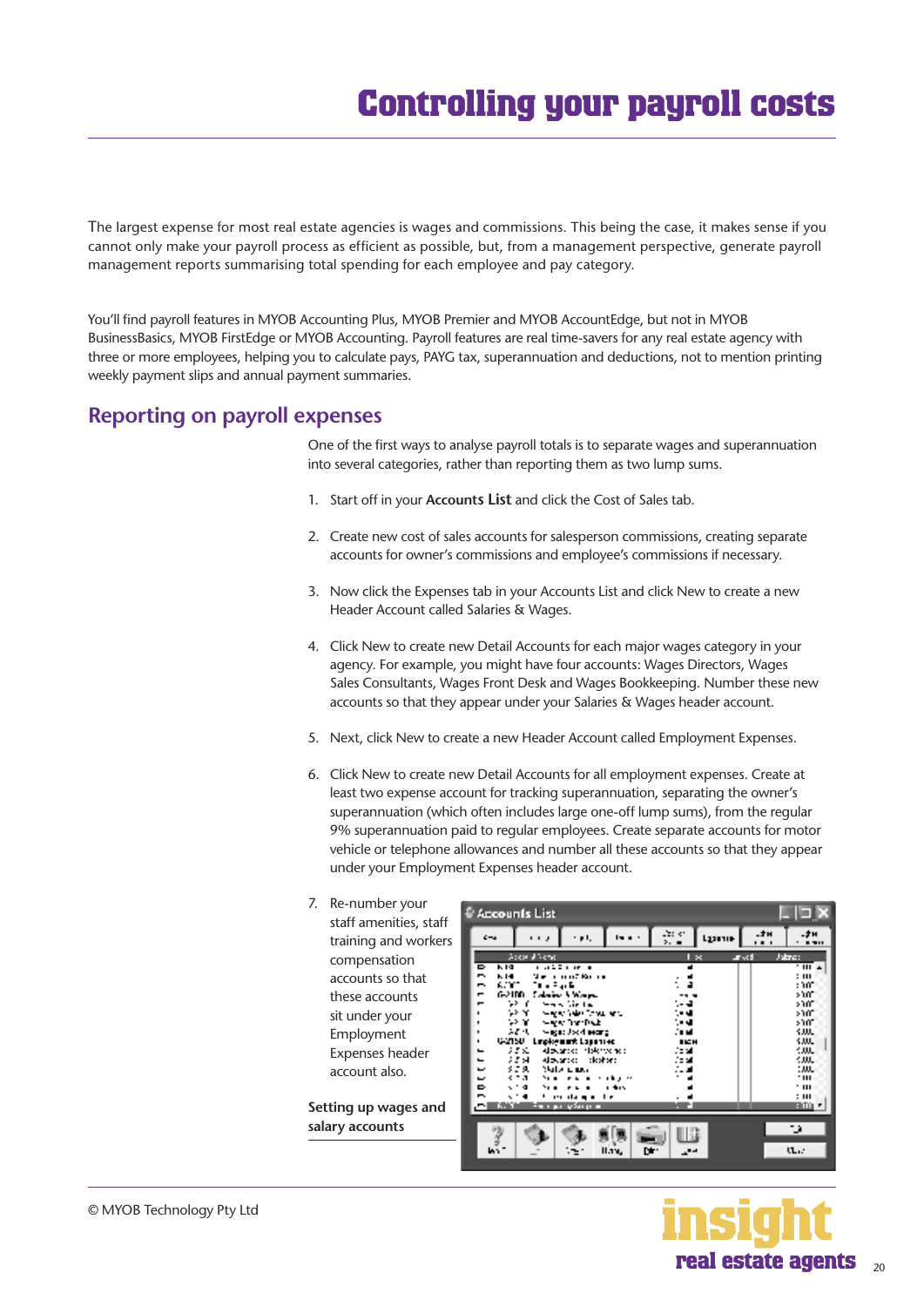## <span id="page-20-0"></span>**Linking each employee to the correct payroll expense accounts**

In order to view certain payroll categories separately on your Profit & Loss report, you next need to link each employee to the correct payroll expense accounts. Here's what to do:

- 1. Go to each employee's card and review the **Wages Expense Account** in their payroll information. If necessary, change this expense account so that it reflects the detailed categories you just created in the Accounts List. For example, you might change the **Wages Expense Account** for your receptionist from Wages General to Wages Front Desk.
- 2. Next, look at any payroll categories for this employee that you want to show separately from their general wages. For example, if you pay your receptionist a motor vehicle allowance, it's best if this allowance is allocated to an expense called Motor Vehicle Allowances, rather than to general wages.
- 3. For each of these categories, double-click on them and you'll notice a box called **Optional Account**. If you click here, you can enter an account that overrides the **Wages Expense Account** for that employee, for that category only.

## **Calculating the commission component in holiday pay**

The real estate agency award is a little quirky when it comes to holiday pay. In most agencies, the correct method is to calculate the average weekly or monthly commission and include this as part of the agent's holiday pay. The average is based on total commission paid to the agent in the preceding twelve months.

The tricky part about doing this calculation is that part of the preceding twelve months will always fall in a prior payroll year. For example, if you're doing a holiday pay in April 2005, you'll need to look at commission totals for July 2004 to March 2005, as well as commission totals for April 2004 to June 2004. If you've already closed off both your payroll and financial years (and chances are that you have) the prior year's information won't be available in your current file.

The solution is easy. Before you start a new payroll year, always create a copy (not a backup) of your company file. Rename this copy something like 'Payroll 04 to 05' and store this file in your MYOB folder. This way, whenever you want to look up figures belonging to a prior year, all you have to do is open up the file in the same way as you normally open up your regular company file.

The best report for summarising commission is the Payroll Activity [Detail] report.

# **Analysing payroll percentages**

One big advantage of setting up wages accounts in detail (see *[Reporting on payroll](#page-19-0)  [expenses on page 20](#page-19-0)*) is that you can analyse each type of wage expense as a *percentage*  of income. Percentages can be more meaningful than dollar figures, for it is easy to know in your head that your income rose last year and so did your wages bill, but it is not so easy to know in your head whether the wages rose in proportion to your income!

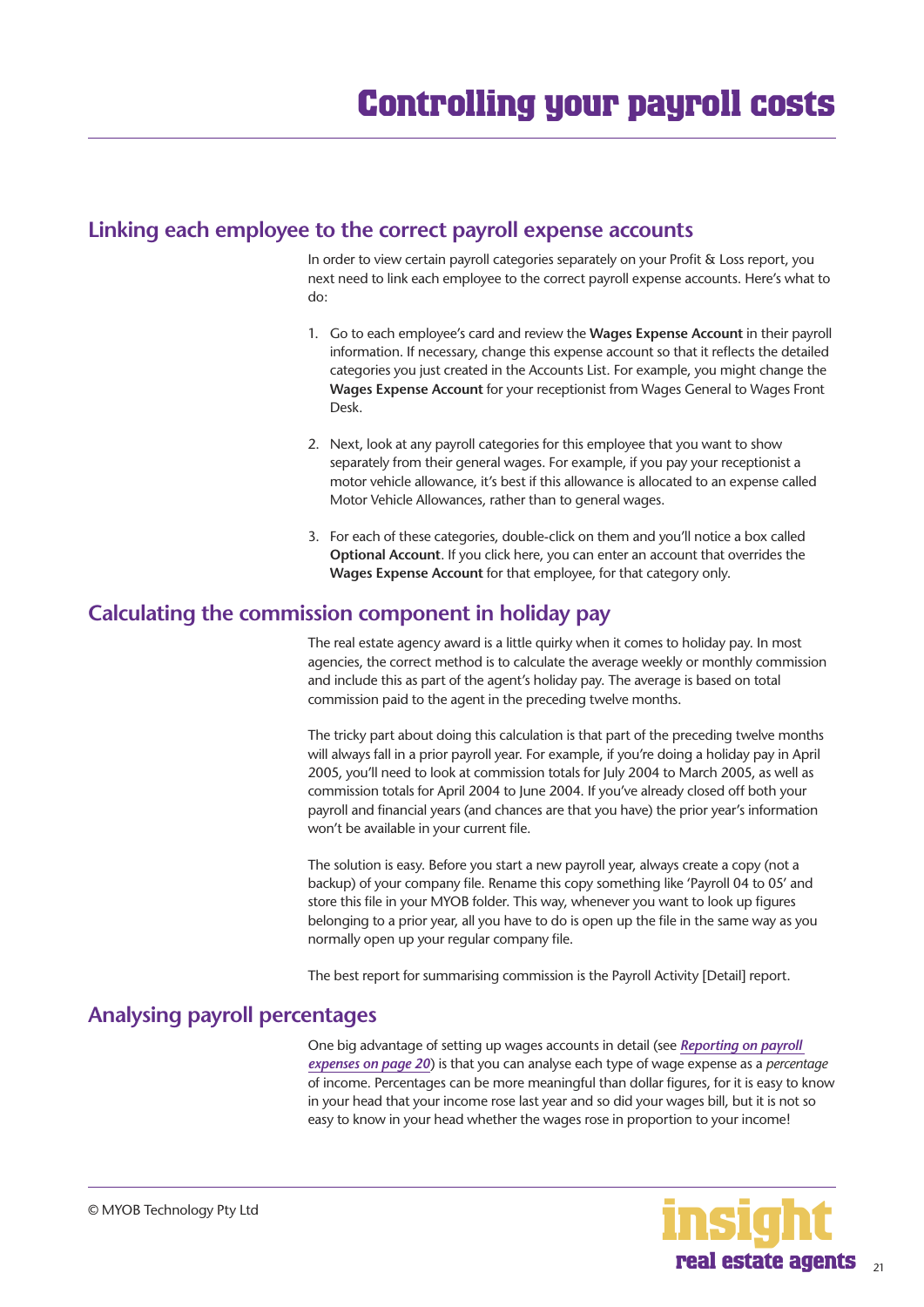The most useful analysis reports are the Profit & Loss [% Sales Analysis] report and the Profit & Loss [with Year to Date] report. As well as this, you can use the Profit & Loss [with Last Year] to see the *dollar* differences between this year and last year, or you can use the Profit & Loss [Budget Analysis] report to monitor whether your total wages costs are falling within budgets each month.

Compare these percentages with other real estate agencies, either through your franchisor, the real estate institute in your state or through independent industry benchmarks (see **www.cch.com.au** for more about benchmarks). This comparison will demonstrate how your agency performs when compared to others, and you can monitor this percentage on a monthly and yearly basis. If wages are taking an ever increasing percentage of your income, or if wages costs are much higher than they ought to be, use this information to evaluate where inefficiencies might be occurring.

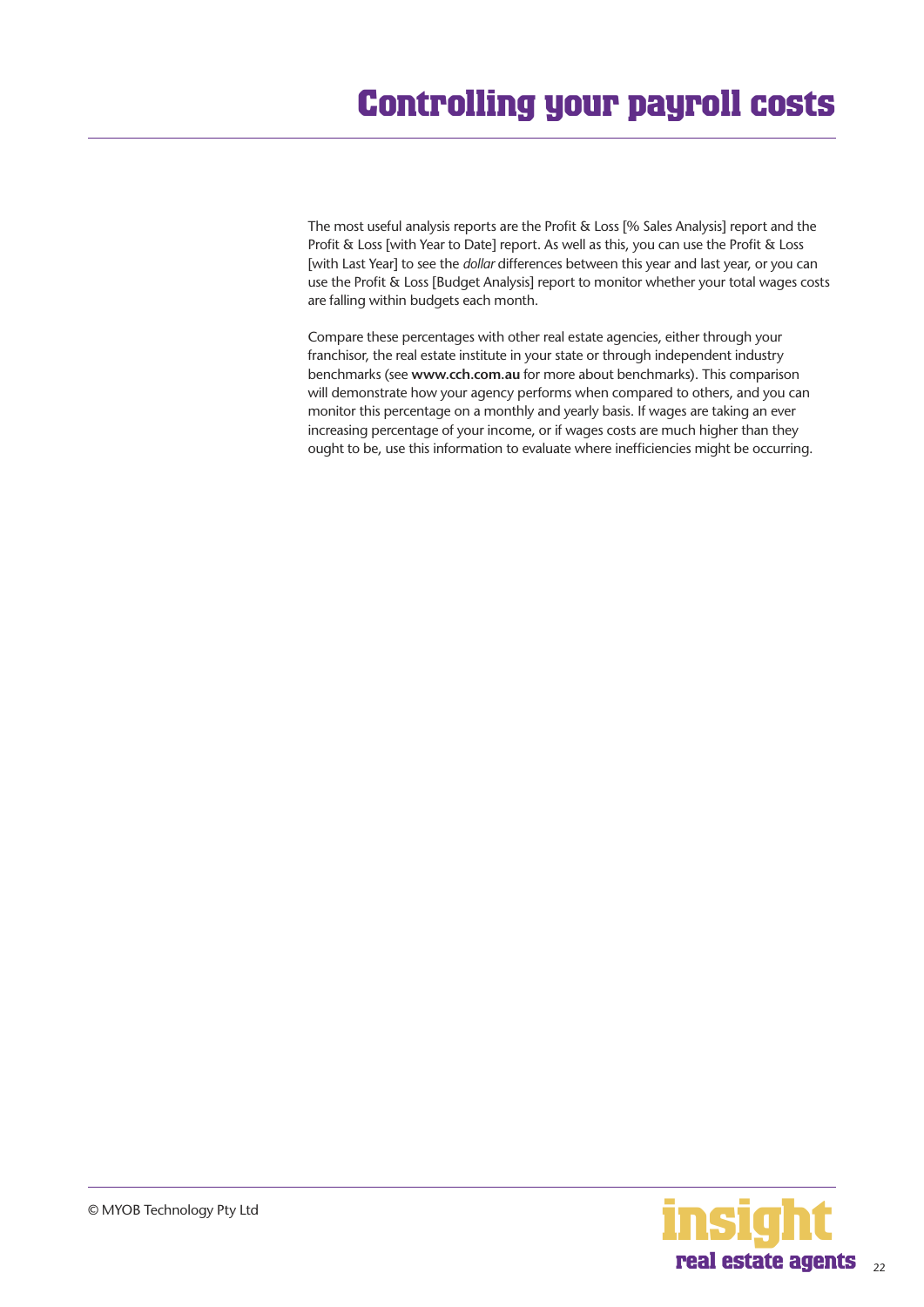# <span id="page-22-0"></span>**Business Name: Marion Todd Real Estate**

**Business profile: Marion Todd Real Estate is a busy real estate office doing property sales, property management, holiday lets and valuations. They have eight full-time salespeople, two directors and three clerical staff. They use MYOB Premier.**

> Marion and her husband started in real estate over ten years ago, and since this time, their business has grown steadily, year after year. They've experienced a few difficulties with cashflow during this time, but one of the worst periods occurred three years ago when their bookkeeper suddenly resigned. Forced to try and understand their finances for the first time in years, they discovered to their horror that the bookkeeper had been filtering cash steadily into her own account. PAYG tax, superannuation and one of their largest creditors had not been paid in almost a year.

Since then, Marion has taken a much more hands-on approach to the finances of her agency. Working with a new bookkeeper and her accountant, they installed MYOB Premier, meaning that Marion can log into her accounts and print reports at any time, even if the bookkeeper is currently working on the company file.

The first thing their accountant did was to use the jobs feature in MYOB Premier to divide the business into three cost centres (property sales, property management and holiday lets). For the first time, Marion could print monthly Profit & Loss reports showing how each cost centre was performing. She discovered that holiday lets were quite unprofitable and with her accountant's help, overhauled the pricing structure and booking procedures. She also discovered that her salesperson wages were well above the average benchmark percentage one would expect from an agency of her size. After working with an independent consultant, she retained the existing wages structure but invested more in training her consultants to increase sales.

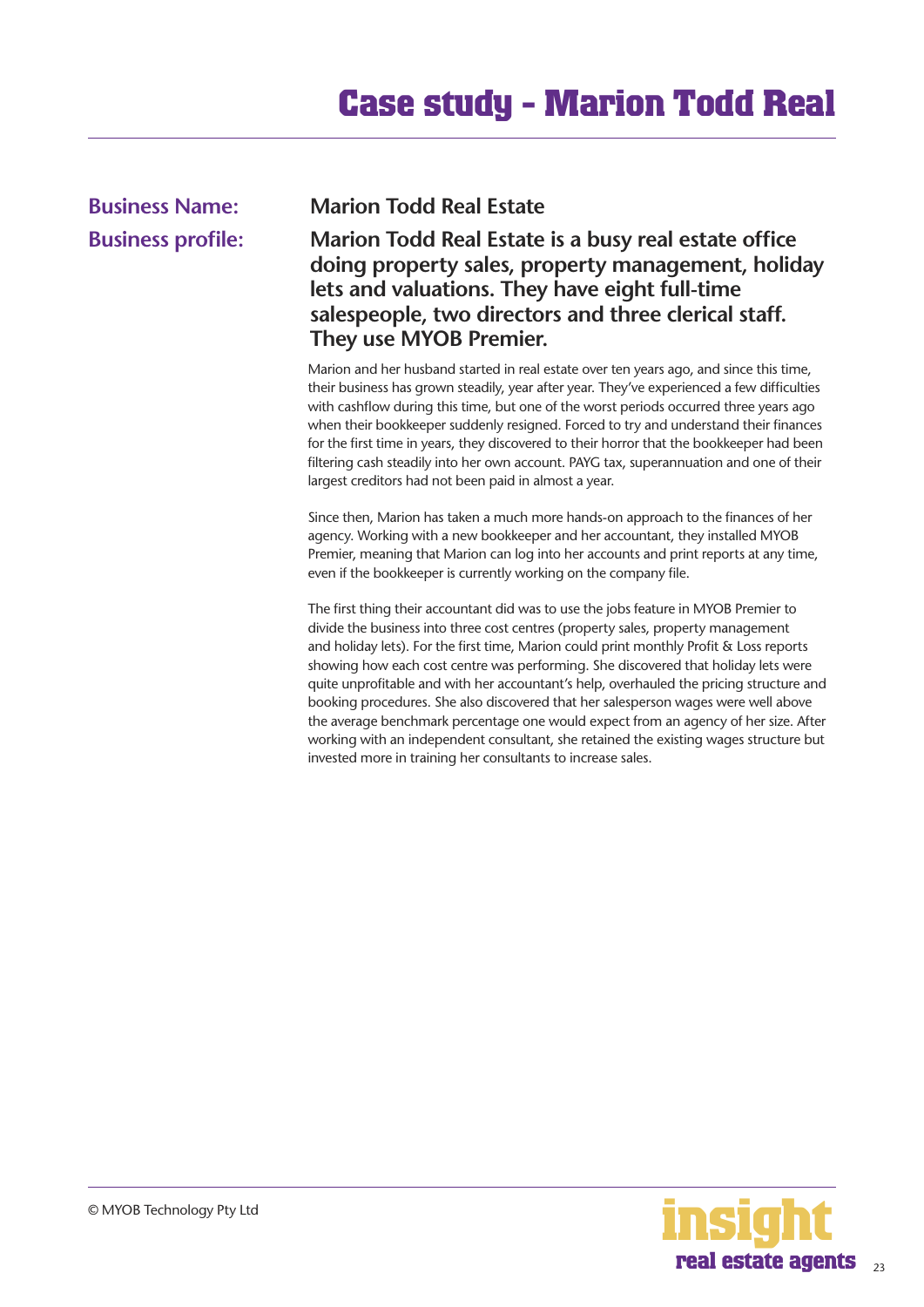<span id="page-23-0"></span>MYOB software makes accounting for GST about as easy as something so complex could be. So long as you record all your transactions and allocate the right tax code to each one, there's not a great deal that can go wrong. The main thing to remember is to allocate the right tax code when recording transactions. This done, everything else should fall into place.

## **Recording GST on income and expenses**

Whenever you record a transaction, you can choose whether to enter the amount as tax-inclusive or tax-exclusive by toggling the Tax Inclusive box in the top right of every window. (When recording payments or receipts in MYOB BusinessBasics and FirstEdge, you may have to click the Split button in order to view this option.)

Usually, you'll find it easiest to mark the Tax Inclusive checkbox and enter all amounts including tax. You'll find that the GST calculates automatically and you don't have to go looking up every receipt to double-check the tax total.

You can make life easy for yourself by going to your Accounts List and, one by one, double-clicking each account and checking the linked Tax Code found under the Details tab for each account. By linking all income and expense accounts to the most appropriate tax code, MYOB will always pop up with these codes when you record sales, purchases or spend money transactions.

Most real estate agencies find that they only need six tax codes: CAP; FRE; GST; ITS; N-T and QUE.

To review your codes, go to the Lists menu and choose Tax Codes. Comparing your list with the list shown below, delete any codes you don't need (they'll only serve to cause confusion) and add any codes that are missing. For all tax codes, the Linked Account for Tax Collected should be GST Collected from Sales and the Linked Account for Tax Paid should be GST Paid on Purchases. Once you're finished, your tax code list should look similar to the one below:

**Your Tax Code List should look similar to this one**



What do the different codes mean? Here's an explanation:

#### **CAP (GST on capital acquisitions)**

If you're part of the Simplified Tax System (which is the case for most real estate agencies), then you need to report all capital acquisitions (new equipment, furnishings or vehicles) that cost more than \$1,000 separately on your Business Activity Statement. To do this, you need a separate tax code called CAP.

If you're not part of the Simplified Tax System, then you need to report *all* capital acquisitions (new equipment, furnishings or vehicles) separately on your Business Activity Statement, regardless of the cost. To do this, you need a separate tax code called CAP.

If you're not whether or not you're part of the Simplified Tax System, ask your accountant.

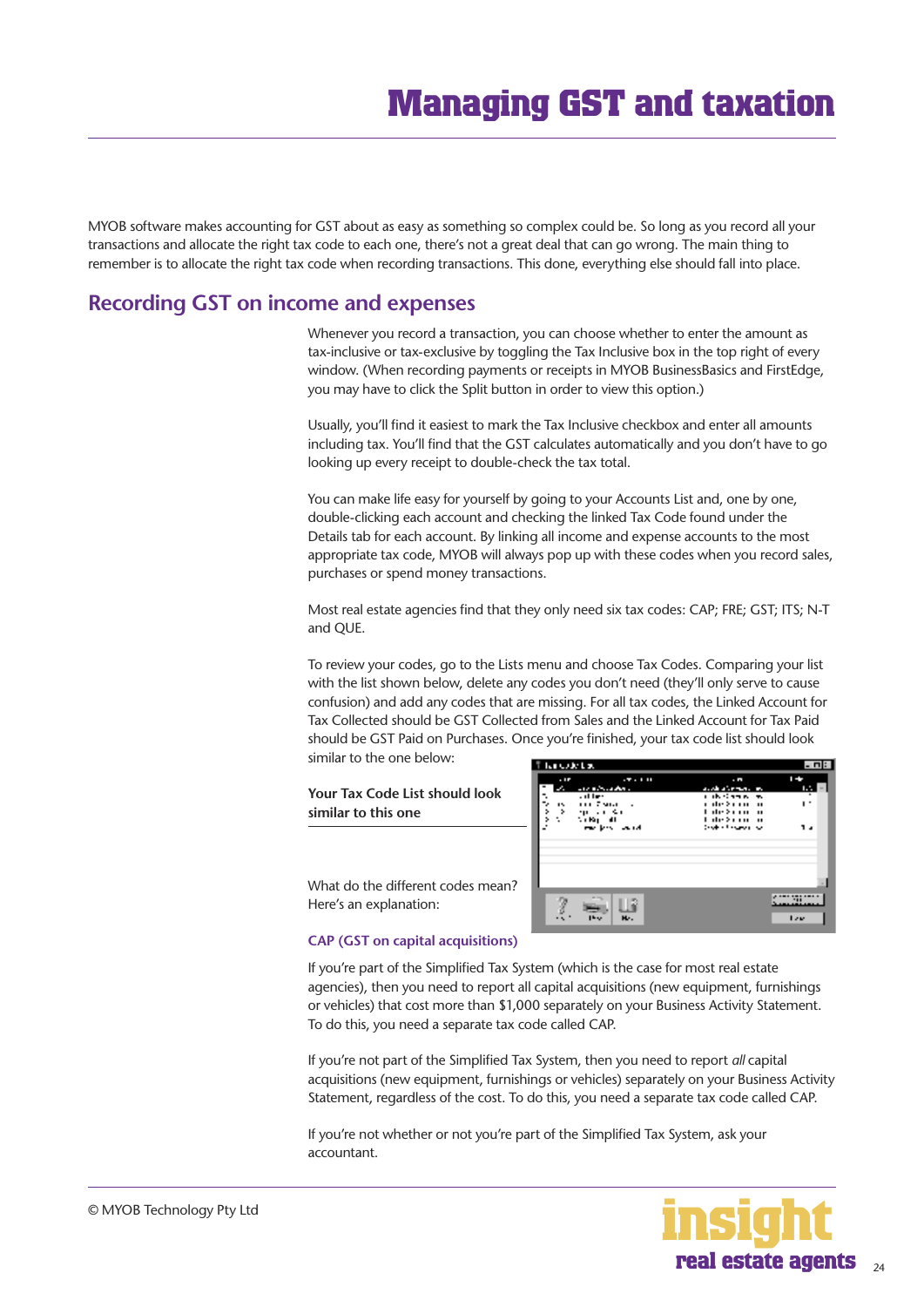#### <span id="page-24-0"></span>**FRE (GST-free goods and services)**

Even if you don't sell any GST-free goods or services, you're bound to end up purchasing GST-free supplies such as bank charges, donations or government charges. Coffee, tea, fresh food and meat are also GST-free.

#### **GST (Goods and Services Tax)**

GST is the tax code that you'll use for most sales and purchases.

#### **ITS (input taxed sale)**

Use this code for interest and dividend income and rental income from residential property investments.

#### **N-T (not reportable)**

N-T stands for not reportable and is the code you use for everything that falls outside the GST net, such as wages; superannuation; loan repayments; bank transfers and personal spending.

#### **QUE (query)**

Use the query code whenever you're not sure what code to use. That way, when you get to the end of the quarter, you can print a report for all transactions coded QUE and ask your accountant or MYOB Certified Consultant to give you a hand choosing the correct codings.

#### **Deciding what codes to use when**

One of the tricky things when first recording income and expenses is to figure about what tax code to use when. Here are tips to help you out, written especially with real estate agencies in mind:

#### **Income**

- Select GST as the tax code for all you regular income, including commissions, letting fees and valuation fees.
- Interest income should have ITS as the tax code, as should any income from residential real estate investments.
- Personal income which isn't really income (for example, a family loan, a gift or a tax refund) should have N-T as the tax code.

#### **Expenses**

#### **Items with GST as the tax code**

- Most expenses, including things such as advertising, electricity, postage and telephone.
- Merchant fees on credit cards.
- Commercial rental expense.
- Travel within Australia.